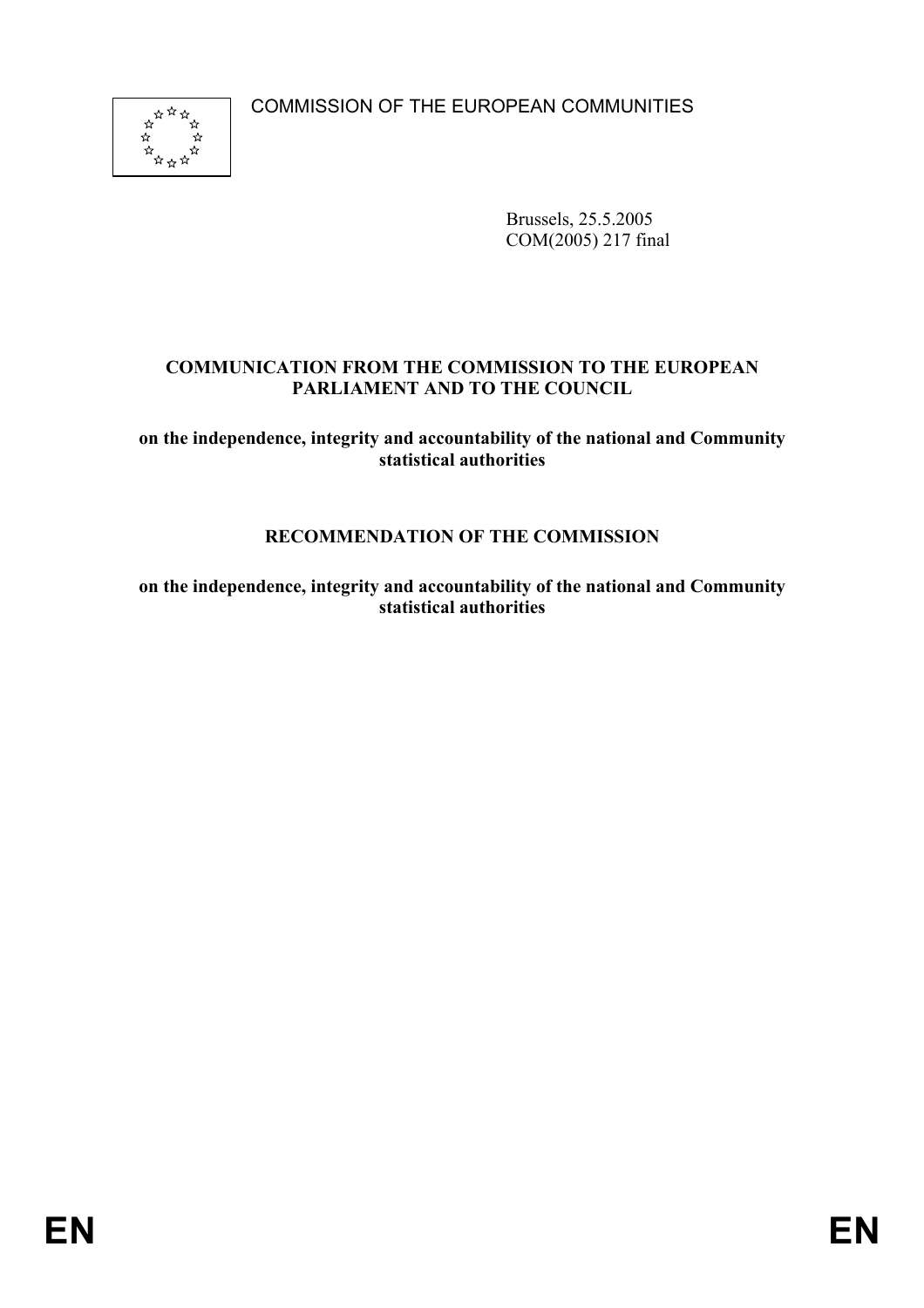## **COMMUNICATION FROM THE COMMISSION TO THE EUROPEAN PARLIAMENT AND TO THE COUNCIL**

### **on the independence, integrity and accountability of the national and Community statistical authorities**

### **1. INTRODUCTION**

On 22 December 2004, the Commission adopted a Communication to the Council and the European Parliament entitled 'Towards a European Governance Strategy for Fiscal Statistics'. In that Communication, a consistent strategy was proposed for strengthening the European Union's governance of fiscal statistics along the following three lines of action: building up the legislative framework, improving the operational capacities of the relevant Commission services, and establishing European standards on the independence of the national and Community statistical authorities. On 17 February 2005, the Council (ECOFIN meeting) welcomed this overall strategy and, in particular, the work that was already in progress on a code for European standards for the statistical authorities.

In order to implement this strategy, the Commission presented a proposal for a Council Regulation amending Regulation (EC) No 3605/93 as regards the quality of statistical data in the context of the excessive deficit procedure<sup>1</sup>. This proposal was adopted by the Commission on 2 March 2005 and is currently under examination by the legislative authority. The proposal reinforces and clarifies the role of Eurostat as the statistical authority in the context of the statistics related to the excessive deficit procedure. The practical modalities for the implementation of the Regulation, and in particular for the conduct of the envisaged in-depth monitoring visits, will be specified once the Regulation is approved.

Regarding the reinforcement of the operational capacity of the Commission services, and in addition to an increased mobilisation of the existing expertise as provided for in the proposal for a Regulation, the Commission has already taken a number of measures. For instance, a new unit specifically dealing with the validation of economic and fiscal accounts has been created in Eurostat. Furthermore, Eurostat has conducted an internal redeployment of staff in order to reinforce the activities linked to the validation of economic and fiscal accounts.

This Communication on the independence, integrity and accountability of the national and Community statistical authorities, including the accompanying Recommendation of the Commission, corresponds to the third action line of the strategy announced by the Commission. It constitutes the response to the invitation sent on 2 June 2004 to the Commission by the Council to put forward a proposal, by June 2005, to develop minimum European standards, and also to the Council's invitation of 17 February 2005 to enhance the independence of Eurostat in the performance of its tasks. Indeed, both aspects reflect the selfsame issue of the production of statistics for Community policy purposes.

As a whole, the European Statistical System operates efficiently and in a satisfactory manner, and satisfies to a great extent the requirements of independence, integrity and accountability.

1 1

COM(2005) 71.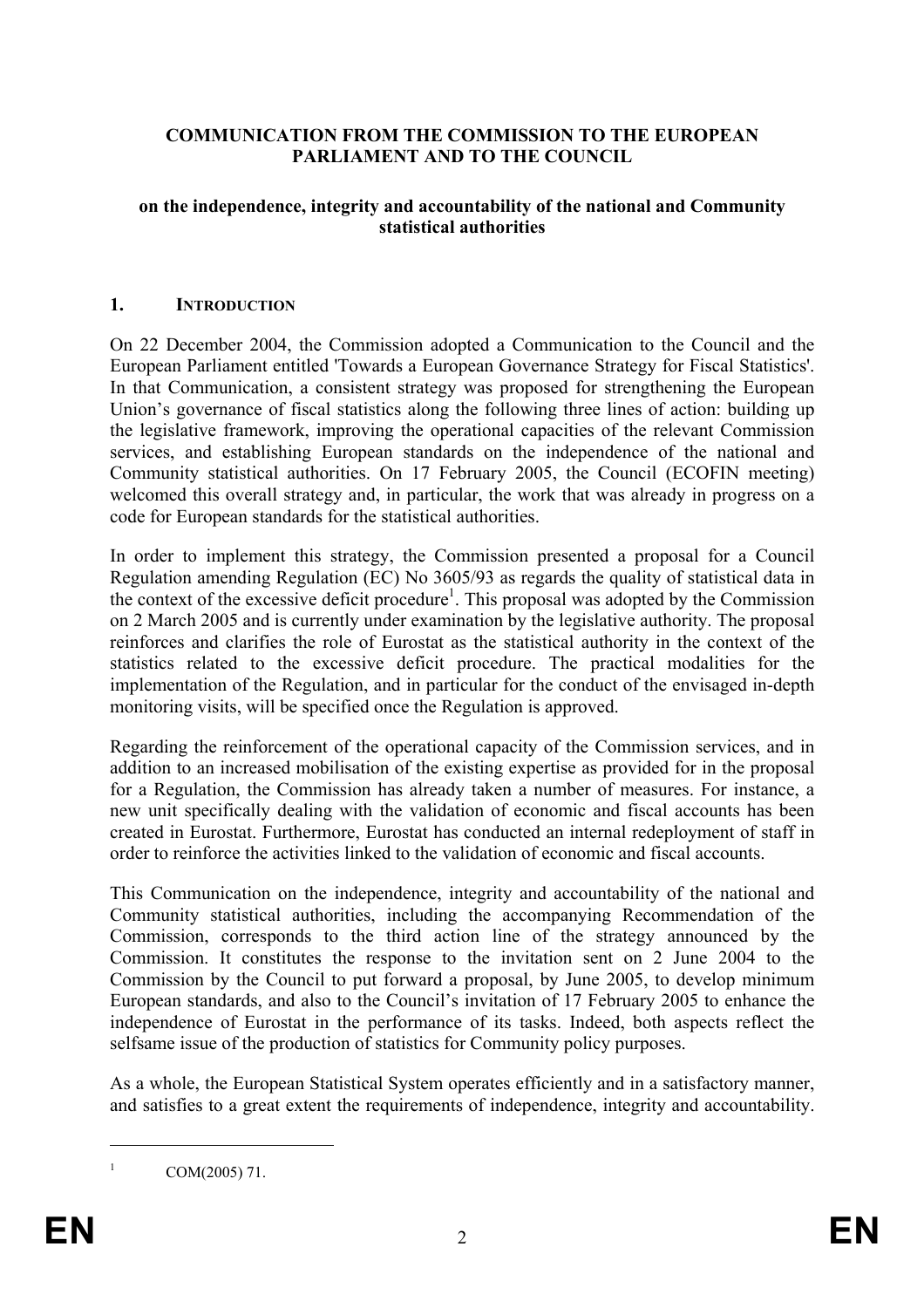The massive quantity and variety of statistics produced and disseminated by the national and the Community statistical authorities within that System, covering statistics well beyond the fiscal field, complies with strict requirements on quality and reliability.

The Code of Practice on European Statistics, presented in this Communication, as a selfregulatory instrument containing standards for the independence of the national and Community statistical authorities provides a further guarantee for the good functioning of the European Statistical System and the production of high quality and reliable statistics. The Communication also presents proposals related to the monitoring of the implementation of the Code and considerations about the usefulness of an effective external advisory body for the European Statistical System. It also considers the need for setting statistical priorities, in particular with the objective of reducing the regulatory burden on statistical respondents and outlines a number of guiding principles for a rebalancing of these priorities. Finally, it includes a Recommendation aimed at promoting the Code, both in the Member States and inside the Commission, through its political endorsement.

### **2. INDEPENDENCE, INTEGRITY AND ACCOUNTABILITY OF THE NATIONAL AND COMMUNITY STATISTICAL AUTHORITIES**

## **2.1. Background and purpose of the Code of Practice**

The Code is a self-regulatory instrument, as it was prepared and endorsed by the principal producers of European statistics, namely the national statistical institutes. In fact, an initial outline of principles was discussed on 17 November 2004 with the Member States in the Statistical Programme Committee (SPC). Subsequently, a working group was entrusted by the SPC with the task of finalising a proposal for a Code, which was unanimously endorsed by the SPC on 24 February 2005, thus expressing its attachment to the Code as a self-regulatory instrument.

The Code of Practice consists of 15 principles to be applied in connection with the production of Community statistics. It has a dual purpose: on the one hand, to improve trust and confidence in the statistical authorities by proposing certain institutional and organisational arrangements and, on the other hand, to reinforce the quality of the statistics they produce and disseminate, by promoting the coherent application of best international statistical principles, methods and practices by all producers of official statistics in Europe.

The Code represents, in its substance, the response to the invitation of 2 June 2004 from the Council and, in certain respects, exceeds the required minimum standards. Member States should therefore be invited to acknowledge the importance of the Code of Practice and to take the measures required to ensure its correct implementation by the relevant authorities concerned, as well as to promote it among users and data providers. The Commission likewise intends to make sure that these principles are respected as far as Eurostat is concerned. Lastly, this paper proposes measures aimed at monitoring and reviewing the implementation of the standards of the Code.

# **2.2. The scope of the Code**

The Code deals primarily with the production of official statistics within the European Statistical System (ESS). The ESS refers to the existing partnership comprising Eurostat, the national statistical institutes and other national statistical bodies responsible in each Member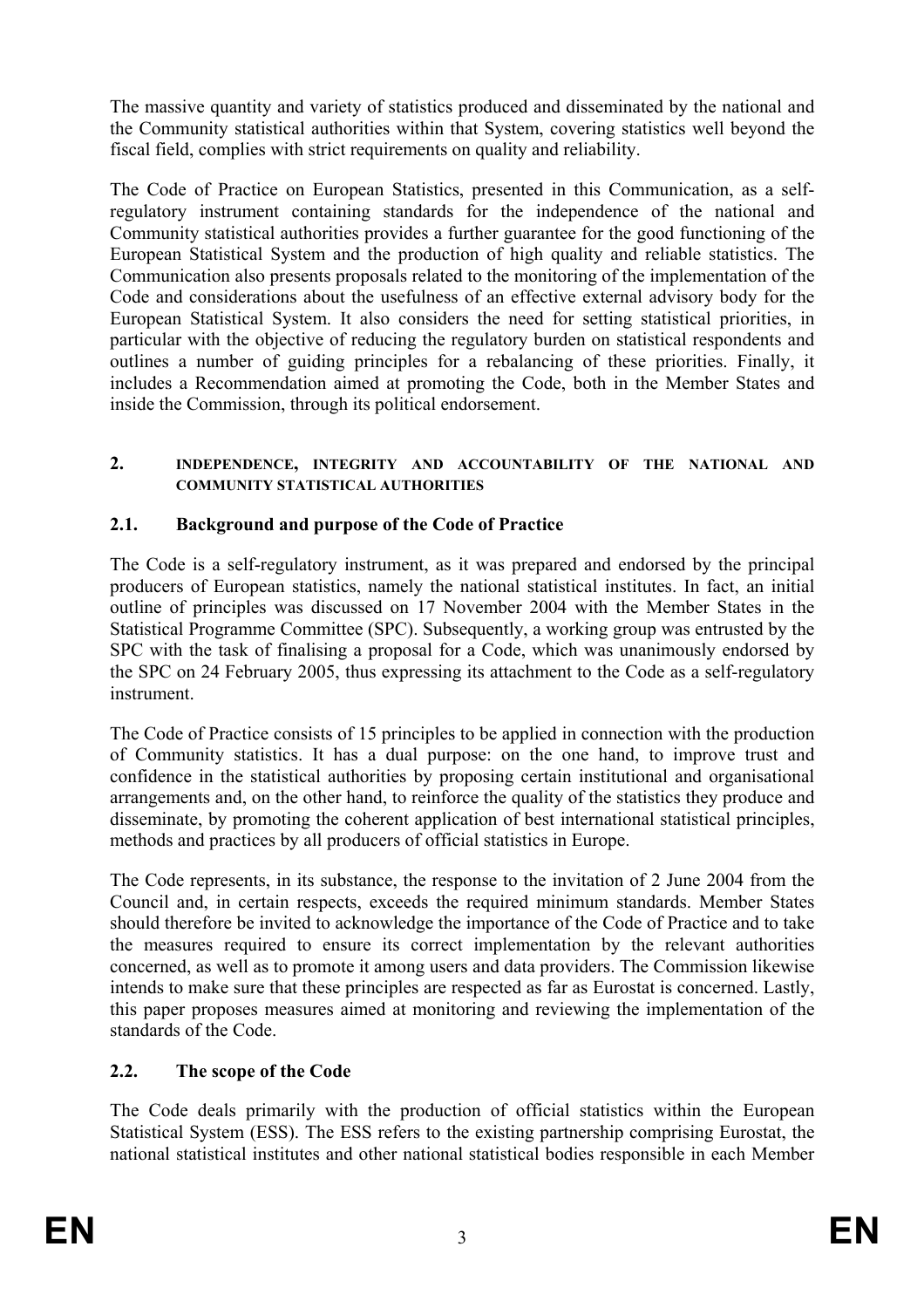State for producing and disseminating statistics necessary for the performance of the activities of the European Union. The statistics covered by the Code are those referred to in the Council Regulation on Community Statistics<sup>2</sup>, i.e. statistics produced and disseminated by national statistical authorities and the Community statistical authority (Eurostat) in conformity with Article 285(2) of the EC Treaty. It is important to underline that the Code covers the whole spectrum of statistics produced at Community level, going far beyond the sphere of economic and fiscal statistics.

However, it should also be borne in mind that a number of other institutions and bodies outside the ESS provide official statistics at European level. For instance, the European System of Central Banks (ESCB) produces a wide range of European statistics in the economic and monetary field. The European Central Bank (ECB), assisted by the national central banks, collects either from the competent national authorities or directly from economic agents the statistical information which is necessary for the tasks of the ESCB. The collection of statistical information by the ECB is governed by a specific Council Regulation<sup>3</sup>.

Although the standards contained in the Code are meant to be a source of inspiration for all institutions and bodies producing official statistics, whether or not they belong to the ESS, they do not affect the existing rules that relate to these institutions or bodies. Although the Code's title covers the wide range of "European statistics" as being those defined as Community statistics in the current legal framework, at the same time it signals the ambition to move towards Europe-wide standards.

# **2.3. The principles laid down by the Code**

The document is structured around 15 principles. These principles mirror to a large extent the existing international standards, such as the Fundamental Principles of Official Statistics adopted by the United Nations Statistical Commission, in its Special Session of 11-15 April 1994.

The principles are grouped in three sections addressing respectively the institutional environment, the statistical processes and outputs. A mechanism of peer reviews based on indicators has also been included.

# *2.3.1. The principle of independence*

In the statistical sector, independence has first and foremost an operational dimension. That means it essentially governs the way statistical authorities function or operate for the production and dissemination of statistics.

The principle of *scientific* independence is enshrined in the Treaty (Article 285(2)) and refers to objectivity in the statistical production process. Article 10 of Council Regulation (EC) No 322/97 specifies that "*impartiality is an objective and independent manner of producing Community statistics, free from any pressure from political or other interest groups, particularly as regards the selection of techniques, definitions and methodologies best suited to the attainment of the objectives as set out (…)".*

1

<sup>2</sup> Council Regulation (EC) No 322/97 of 17 February 1997 on Community statistics (OJ L 52, 22.2.1997, 3  $p. 1$ ).

Council Regulation (EC) No 2533/98 of 23 November 1998 concerning the collection of statistical information by the European Central Bank (OJ L 318, 27.11.1998, p. 8).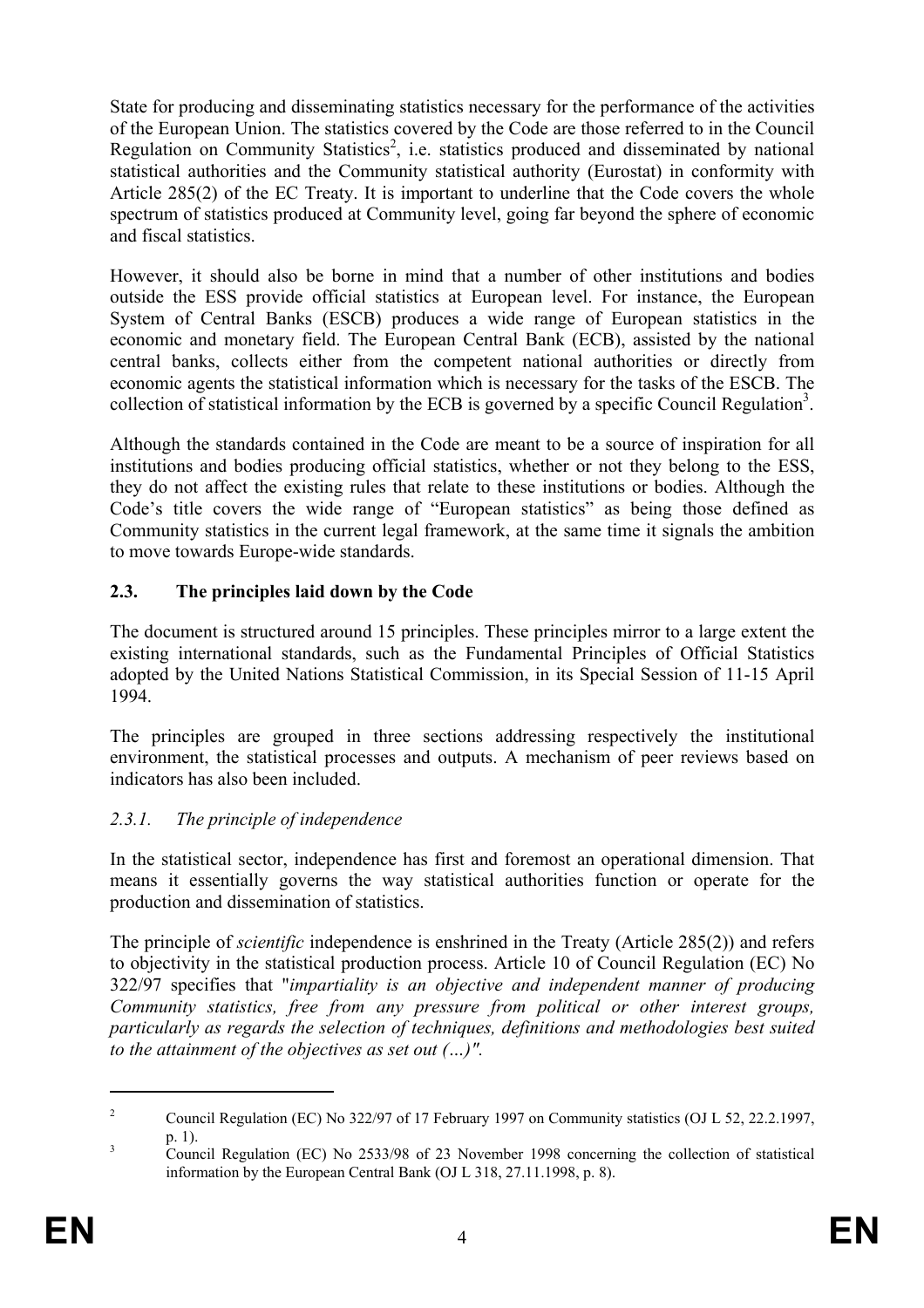The Code takes the principle of independence further by introducing the concept of *professional* independence, which refers specifically also to dissemination and availability of statistics. The Code establishes the principle of professional independence in the following terms: "*the professional independence of statistical authorities from other policy, regulatory or administrative departments and bodies, as well as from private sector operators, ensures the credibility of European Statistics*". Indicators to monitor the application of this principle, which is also applicable to Eurostat, include (i) the specification in law of the elements of independence, (ii) the status and the functional responsibilities of the heads of statistical authorities, including the decisions on statistical methods, standards and procedures (iii) the decisions on the content and timing of statistical releases and (iv) the publication of statistical work programmes.

The existing legislation satisfies the scientific independence requirement, i.e. the functional requirements for the production of high-quality statistics. The introduction of additional considerations on professional independence by the Code further reinforces the overall independence whilst respecting the different and sometimes diverging legal and administrative arrangements in the Member States, as an expression of their respective political and cultural traditions. Through the enhancement of this independence, it is expected that trust and public confidence in official statistics will increase.

## *2.3.2. The issues of integrity and accountability*

The issues of integrity and accountability are fundamentally of a horizontal nature. They do not constitute specific statistical principles, explicitly recognised in the Code; however, integrity is supported by such underlying concepts as legality, legitimacy, justification and equity. Integrity and accountability of both national and Community statistical authorities are reinforced by the surveillance mechanisms provided for in the Code, which result in increased transparency.

The Code includes monitoring indicators for every single principle. These indicators cover, for example, the exclusive responsibility of the heads of statistical bodies for the production and methodology of statistics (under professional independence - see Principle 1). The use of external experts to review the key statistical outputs (under Principle 4), the user satisfaction surveys (under Principle 11) and the requirement to take due account of the users' needs (under Principle 13) are additional elements of integrity and accountability. Moreover, integrity and accountability are also strengthened through peer reviews, which are envisaged as part of the monitoring arrangements.

# **2.4. Implementing the Code and monitoring its implementation**

The Commission has adopted a Recommendation in order to increase the impact of the selfregulatory character of the Code. To balance such an endorsement with the requirement of accountability, the Commission will monitor adherence to the Code within the ESS. The Commission will set up a reporting system based on information to be provided by the Member States. To this end the Commission will co-ordinate the development of appropriate instruments, benchmarking and peer reviews based on indicators, while ensuring that the proportionality principle is respected.

The monitoring of the Code's implementation shall follow a gradual approach over three years. During the first year of implementation, initial self-assessment reports will be produced by both the Member States and Eurostat. These reports will be transmitted to the SPC.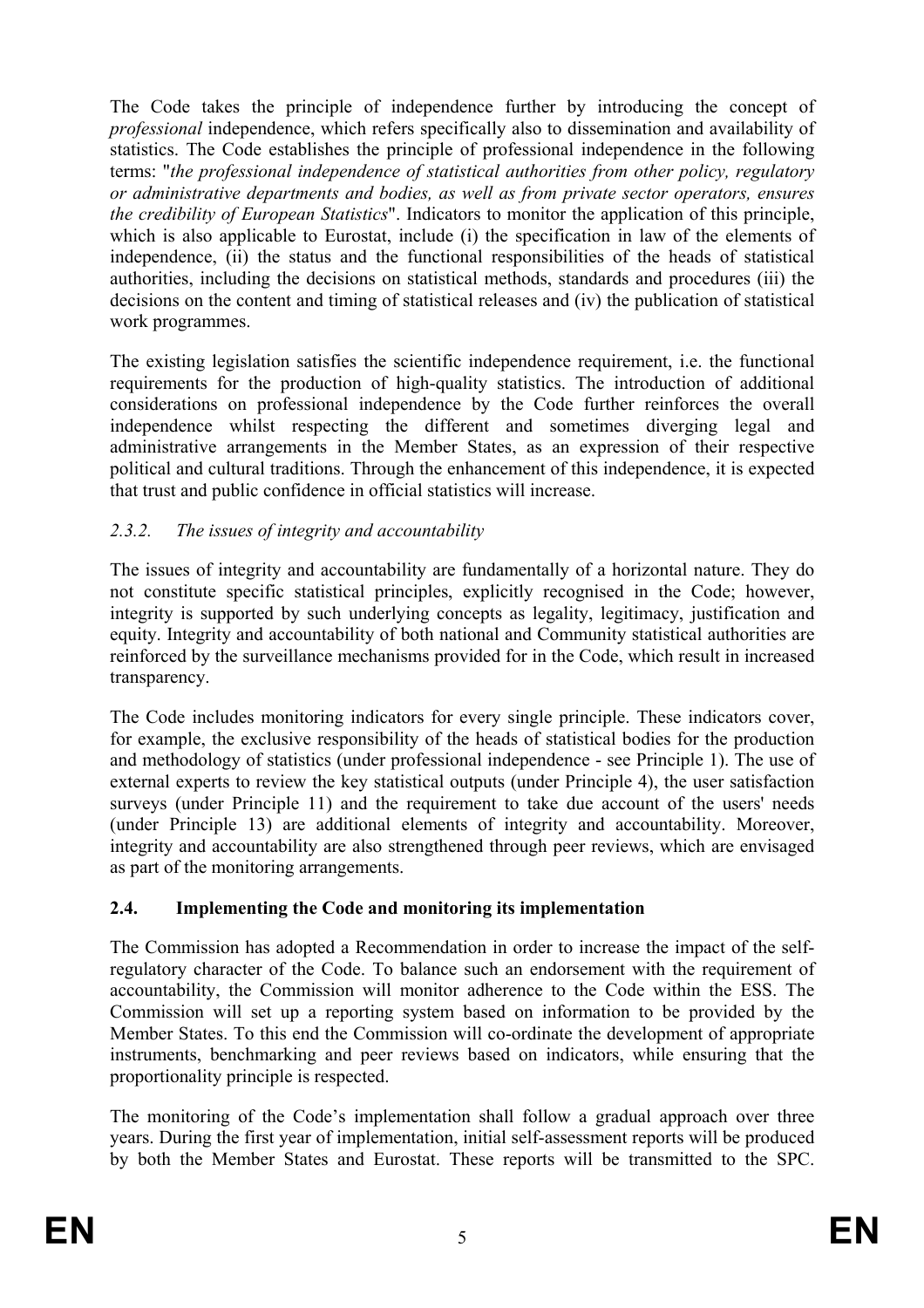Furthermore, Member States will be encouraged to develop some methods and best practices, which will be taken into account during the ensuing stages. During the second year of implementation, interim self-assessment reports will be prepared in a more structured format, following more specific guidelines established by Eurostat and the SPC on the basis of the experience gained during the first year. Lastly, final self-assessment reports will have to be presented by the Member States and Eurostat during the third year of implementation of the Code. These reports will follow a common format and will be complemented by peer review assessments carried out with the assistance of a Task Force composed of representatives of NSIs and possibly by an external advisory body (see point 2.5 below). Finally, they will be transmitted to the SPC and possibly this external advisory body and made public. The reports transmitted by the statistical authorities should be produced under the responsibility of the Head of the statistical authority.

Taking into account the outcome of the combined self-assessment and peer review process, the Commission will report on the implementation of the Code by the Member States and by Eurostat respectively. Three years after the adoption of this Recommendation and after consulting the SPC and possibly the external advisory body (see point 2.5 below), it will present a report to the European Parliament and the Council on the progress of the implementation and, where necessary, include appropriate proposals.

### **2.5. The need for an active role by an external advisory body to enhance independence, integrity and accountability of the European Statistical System**

In view of reinforcing the governance of the European Statistical System, in line with the principles set in the Code of Practice and the elements contained in this Communication, an external advisory body would be useful. Such body could enhance the credibility of the efforts undertaken to strengthen the independence, integrity and accountability of the national institutes, Eurostat and the ESS, for the accomplishment of their mission and as far as Community statistics are concerned, as called for by the ECOFIN Council.

In particular, such body could provide the Commission with useful input in carrying out the mandate assigned to it by the Treaty, namely the monitoring of the observance of the fundamental statistical principles as laid down in Article 285(2) of the EC Treaty, and restated by the Code of Practice. Accordingly, this body could be entrusted with an active role to oversee how the Code is implemented by the ESS as a whole, as well to provide advise on statistical priorities consistent with the principles presented in point 2.6 below.

This external advisory body should be composed of high-level personalities. The total number of members should be limited to a level that ensures an operational and effective body. One group of members would be appointed by the Council, from among persons having a wellestablished qualification or interest in the field of statistics and representing civil society (*e.g.* scientific community, business associations, unions, etc.), with account being taken of the need to ensure adequate coverage of the various statistical domains. Other members would be drawn from EU institutions and bodies (European Parliament, Council, Commission, European Central Bank, Statistical Programme Committee) and be directly appointed by them. The chairman will have to be an eminent, highly regarded person.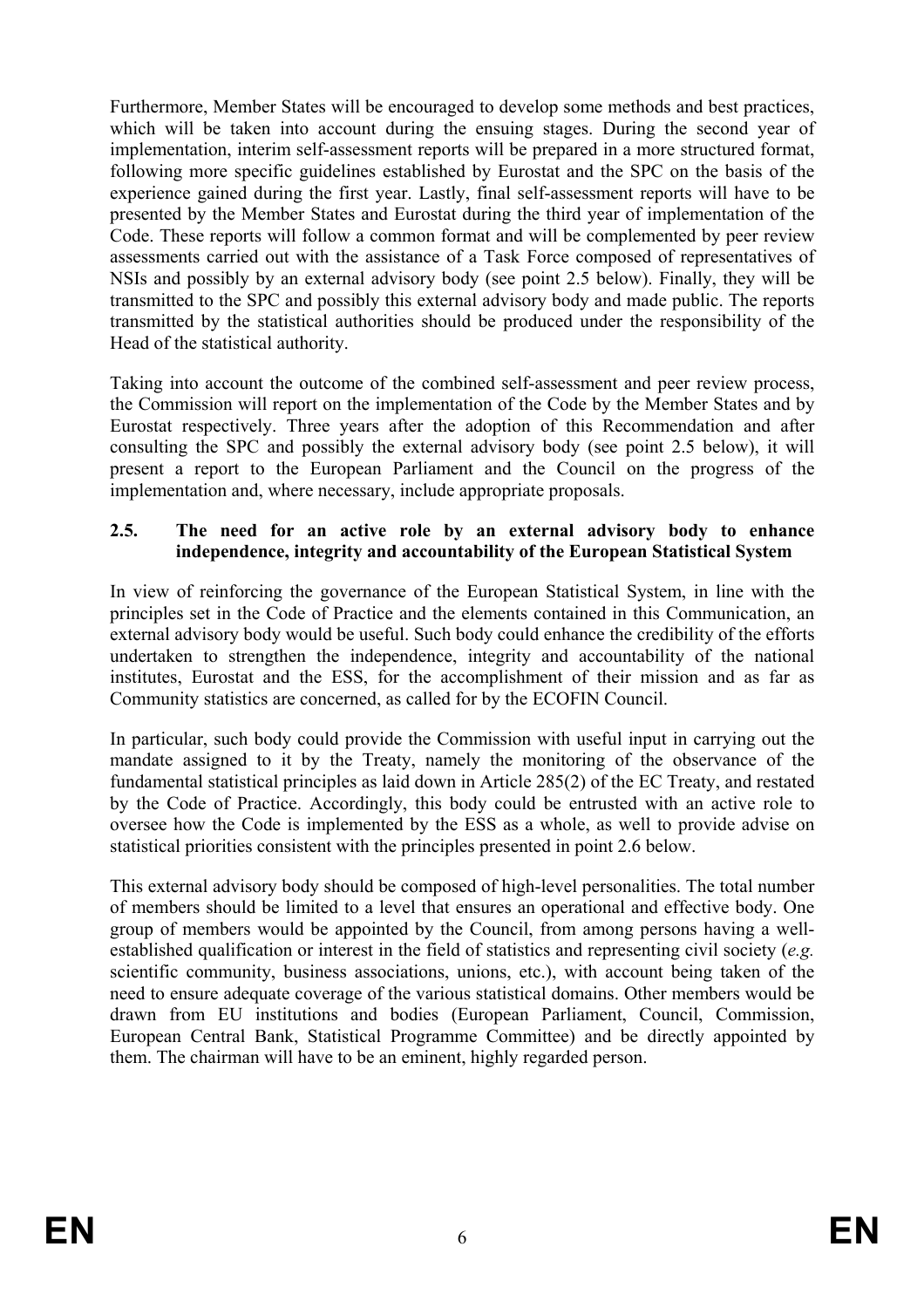At present there is a Committee, the European Advisory Committee on statistical information in the economic and social spheres  $(CEIES)^4$ , which at least partly fulfils this role<sup>5</sup>. Such Committee, which assists both the Council and the Commission, was set up in 1991 to voice the interests of the users, thus ensuring that user requirements and the costs borne by the information producers are taken into account. While this body has proven useful, its role, mandate, compositions and procedures could be revisited<sup>6</sup>, in order to contribute optimally to the objectives of the European Statistical System.

A reformed CEIES could play the role envisaged for external advisory body. In that case, its current assignments and responsibilities including giving its opinion on the statistical work programmes, would be extended. The Commission is ready to consider proposing a reform of the CEIES along these lines.

## **2.6. Principles for a rebalancing of statistical priorities**

Producing statistics of high quality and reliability requires to balance data requirements with the resources made available to the statistical authorities and the burden on the respondents. Principle 9 of the Code provides that statistical authorities should set targets for the reduction of the burden on respondents over time. A number of indicators are specified in order to ensure that the reporting burden is not excessive for respondents. This includes in particular the use of best estimates and approximations, access to administrative sources or data sharing within statistical authorities.

Freeing up capacities would then allow statistical authorities to concentrate all their efforts on statistical activities clearly identified as a priority. Indeed, the ECOFIN Council concluded in February 2005 that "national statistical offices' capacity to meet high statistical standards depends crucially on the ability to prioritise the burden from EU statistical requirements on authorities. Priority setting in this respect would also need to be conducive to a reduced regulatory burden on respondents. Therefore, and in line with the ECOFIN Council conclusions of 2 June 2004, ministers are looking forward to discussing in June 2005 proposals by the Economic and Financial Committee on the rebalancing of statistical priorities".

Priority setting may also lead to simplified legislation. In that respect, it has to be recalled that, on the basis of suggestions from the Member States to identify EU legislation that might benefit from simplification, the Council (Competitiveness meeting) identified in November 2004, 15 priorities for simplification.

<u>.</u>

<sup>4</sup> Council Decision 91/116/EEC of 25 February 1991 setting up the European Advisory Committee on statistical information in the economic and social spheres (OJ  $\angle$  59, 6.3.1991, p. 21).

There exists also another body, the Statistical Programme Committee (composed of the Directors-General of the statistical institutes of the Member States), which assists the Commission in the general coordination of the multi-annual statistical programmes and is consulted extensively by the Commission on a wide range of issues (Council Decision 89/382/EEC, Euratom of 19 June 1989, establishing a Committee on the Statistical Programmes of the European Communities - OJ L 181, 28.6.1989, p. 47).

There is anyway a need to reform the CEIES, arising from a number of factors, including the enlargement of the European Union (applying the existing rules would make the CEIES "nonoperational"), recent developments related to the functioning of the ESS, more effective involvement of all the stakeholders, the need for an increased efficiency.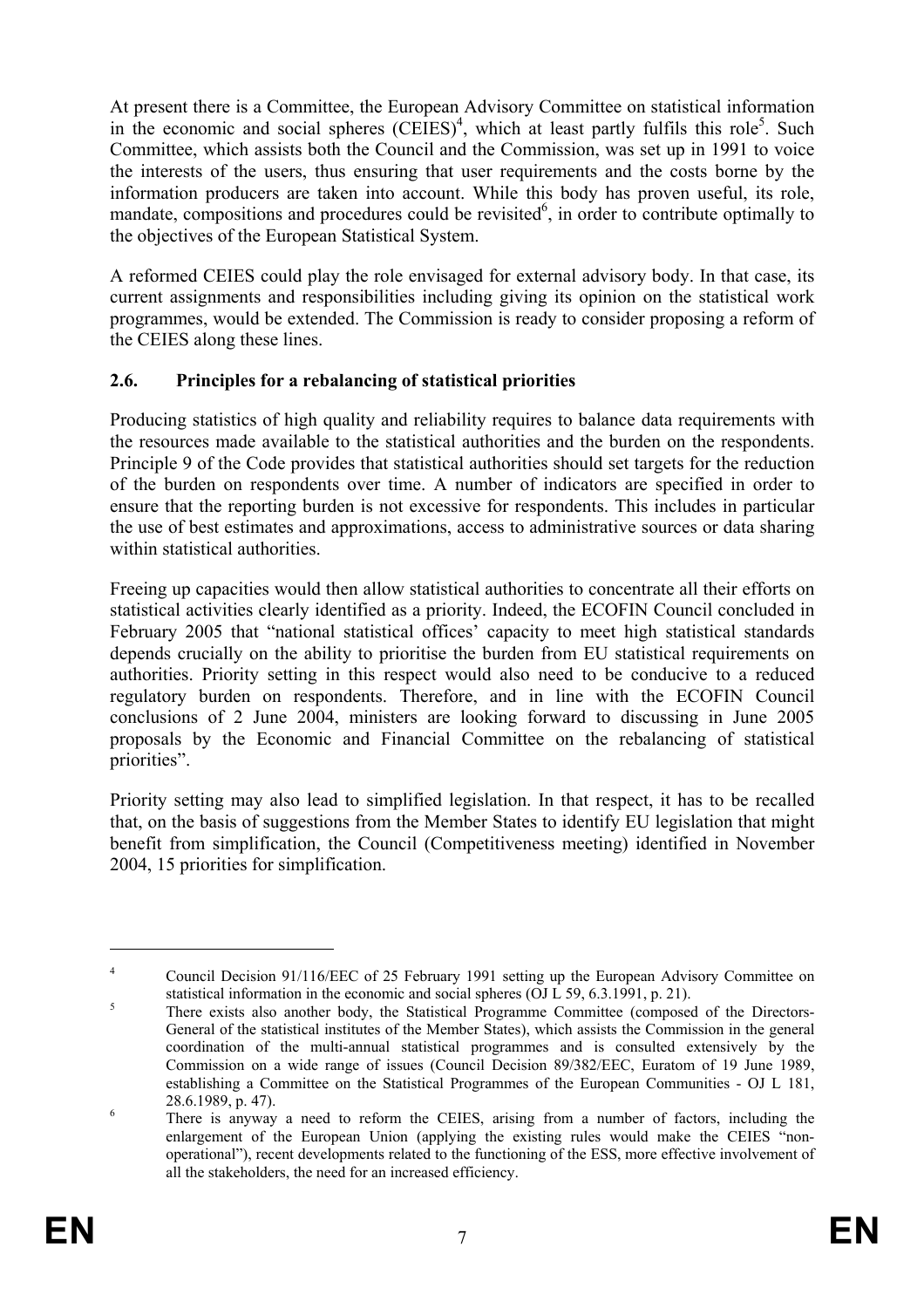At the same time, the setting of statistical priorities should not prevent the European Commission to propose statistical measures necessary for the performance of any of the activities of the Community, as foreseen by the Treaty. In this context, the Commission considers that some general principles can be followed for the precise identification of 'positive' and 'negative' priorities in defining the statistical programmes.

The first category of principles would relate to users' needs. The benefits of European statistics are to be mainly derived from their relevance for policy-making at the European level. Purely national needs cannot be a reason to continue with statistics at Community level.

The second category of principles would relate to cost assessment. The question of the cost of statistical activities is a very complex one, and proposals need to be examined with the greatest care. In most cases the burden of implementation will fall on the Member States.

The third category would cover specific issues. The re-balancing process should take into account the trade-off between timeliness and quality: high-frequency data should cover the main breakdowns, while more details would be provided at a lower frequency. The prioritisation process could also investigate whether efficiency gains are possible by focusing more strongly on the European aggregates or, for data considered of lower priority and not pertaining to fiscal surveillance, by differentiating, as far as reporting obligations are concerned, between Member States with high and low weights in the aggregate.

# **3. THE RECOMMENDATION**

## **3.1. Why a Recommendation?**

In the December 2004 Communication on a European Governance Strategy for Fiscal Statistics, it was announced that various possible legal instruments would be examined when addressing the issue of minimum standards for the institutional set-up of statistical authorities. From that examination, which also revealed a wide variety of institutional set-ups of the statistical authorities in the Member States, it appears that proposing a legally-binding instrument would not be appropriate for the moment. Therefore, and in the light of the achievements of the statistical authorities in adopting a Code as a self-regulatory instrument, the Commission considers that adopting a Recommendation is the appropriate and proportionate instrument at this point in time.

However, this does not exclude the possibility of other instruments being envisaged in the future. On the basis of what is achieved and the experience that is acquired through the implementation of the Code, the Commission may consider a proposal for a legally binding instrument, for instance in the form of a directive, at a later stage.

## **3.2. Purpose of the Recommendation**

The Recommendation has a dual purpose. On the one hand, the aim is to recommend to Member States that they acknowledge the importance of the Code and take the measures required to ensure that it is correctly implemented by the relevant authorities, as well as to promote it among users and data providers. On the other hand, the Commission will take appropriate actions, in particular to monitor observance of the Code within the European Statistical System.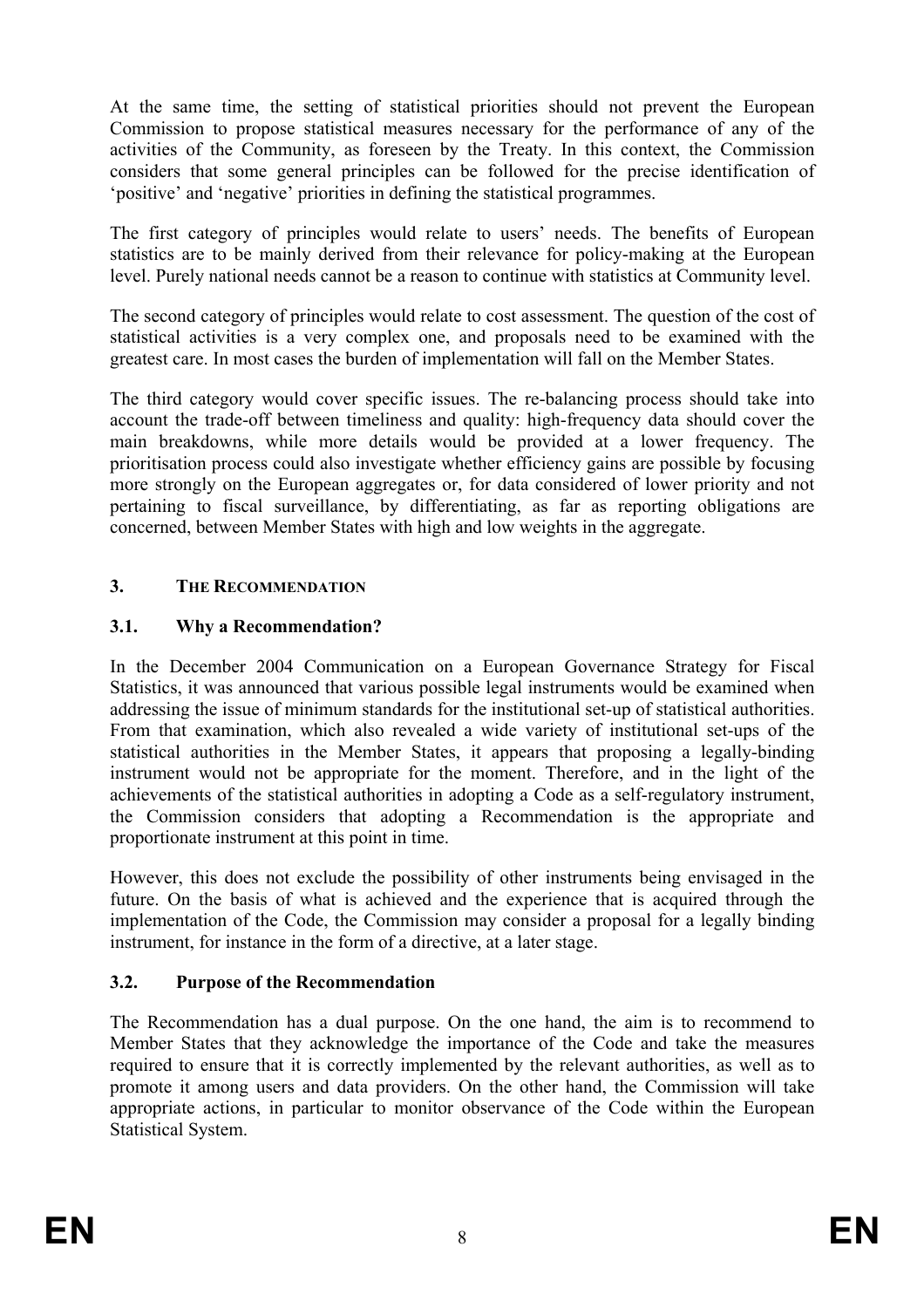Additionally, the Commission intends to take similar measures within its own sphere of competence and to enhance the independence of Eurostat in the performance of its tasks by ensuring that, as the Community's statistical authority, it likewise adheres to the standards contained in the Code. The independence of Eurostat in the fulfilment of its mission is already formally established. A Commission Decision of 21 April 1997 on the role of Eurostat as regards the production of Community statistics<sup>7</sup> was aimed at implementing the abovementioned Council Regulation (EC) No 322/97 (the so-called 'Statistical Law') within the internal organization of the Commission. That Decision defines the role and the responsibilities of Eurostat, as the Community statistical authority, and in particular the technical autonomy enjoyed by Eurostat in the performance of its tasks. According to the same text, Eurostat fulfils a coordinating role within the Commission for the production of statistics. A further positive indication of Eurostat's functional independence, which is enshrined in legislation, is the fact that Eurostat officials enjoy a privileged status compared to other Commission officials in that they alone can access confidential statistical data<sup>8</sup>. The implementation of the Code by Eurostat and the measures the Commission may take to facilitate and monitor this implementation will certainly contribute to reassert and further enhance the independence of the Community statistical authority.

The objective of this Recommendation is therefore to promote the standards contained in that Code and to recommend to take appropriate actions with a view to ensuring effective implementation of these standards by both the national and the Community statistical authorities.

Furthermore, the Commission intends this Recommendation to be followed by supporting measures to facilitate the implementation of the Code. These measures will include, where necessary, detailed protocols or guidelines and a broader consultation of stakeholders. These activities will also further improve the quality of statistics at European level, while taking into account cost-effectiveness considerations as well as the burden on respondents. To this end initial findings will be gathered in the framework of the Principal European Economic Indicators (PEEI). Lastly, the Commission takes note that the users to whom the Code is addressed need to be able to recognise statistical information that is produced in accordance to the principles of this Code. The Commission will therefore launch appropriate measures which will allow the identification of official European statistics, thus improving transparency and quality of data dissemination.

## **CONCLUSION**

<u>.</u>

The Recommendation and the attached Code focus on Europe-wide standards with the objective of reinforcing the independence, integrity and accountability of the statistical authorities. They represent the response to the invitation addressed by the Council to the Commission to make proposals in this area. The Recommendation constitutes a further step in the continuing process of enhancing statistical governance in Europe.

<sup>7</sup> OJ L 112, 29.4.1997, p. 56.

<sup>8</sup> Council Regulation (Euratom, EEC) No 1588/90 of 11 June 1990 on the transmission of data subject to statistical confidentiality to the Statistical Office of the European Communities (OJ L 151, 15.6.1990, p. 1).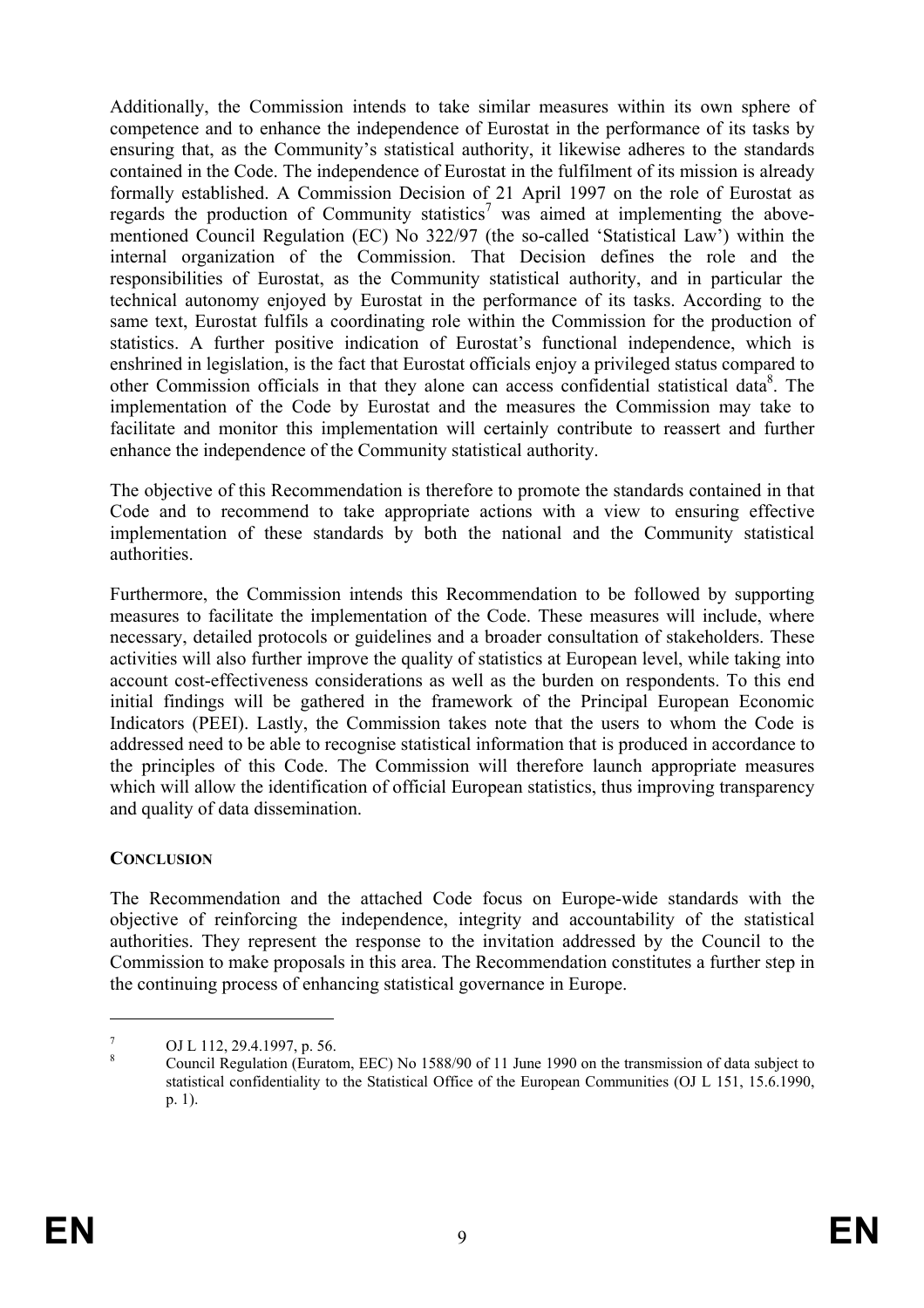## **RECOMMENDATION OF THE COMMISSION**

### **on the independence, integrity and accountability of the national and Community statistical authorities**

### **(Text with EEA relevance)**

### THE COMMISSION OF THE EUROPEAN COMMUNITIES

Having regard to the Treaty establishing the European Community, and in particular Article 211 thereof,

Whereas:

- (1) Official statistics play a central role in democratic societies as they provide public authorities, policy makers, economic and social actors as well as all citizens, with objective and impartial information, on the basis of which informed decisions may be taken and issues openly debated.
- (2) In order to fulfil that role, official statistics must be produced and disseminated according to common standards guaranteeing compliance with the principles of impartiality, reliability, objectivity, scientific independence, cost-effectiveness and statistical confidentiality;
- (3) At the same time the role of European statistics is becoming increasingly important in the context of a relaunched Lisbon strategy<sup>9</sup> and the Integrated Guidelines for Growth and Jobs  $(2005-2008)^{10}$ ; high-quality statistics are also needed in order to monitor and review the implementation of other key policy initiatives at European level such as the sustainable development strategy, the common immigration and asylum policy, etc.
- (4) In that context, the specific role of fiscal data and government accounts is even more essential for economic and monetary surveillance and the proper implementation of the Stability and Growth Pact; in particular, statistical data used in the framework of the excessive deficit procedure are to be of the highest quality possible.
- (5) On 22 December 2004, the Commission adopted a Communication to the Council and the European Parliament entitled 'Towards a European governance strategy for fiscal statistics<sup>'11</sup>, proposing a consistent strategy for strengthening the European Union's governance of fiscal statistics along three lines of action.
- (6) First, and following the invitation made by the Council, monitoring by the Commission of the quality of reported fiscal data has to be reinforced; to that effect, a

<u>.</u>

<sup>9</sup> <sup>9</sup> COM(2005) 24, 2.2.2005 : Working together for growth and jobs – A new start for the Lisbon strategy.<br>
COM(2005) 141, 12.4.2005: Integrated Cuidelines for Crewth and Jobs (2005-2008) including a

<sup>10</sup> COM(2005) 141, 12.4.2005: Integrated Guidelines for Growth and Jobs (2005-2008) including a Commission Recommendation on the broad guidelines for the economic policies of the Member States and the Community and a Proposal for a Council Decision on guidelines for the employment policies of the Member States.<br>
COM(2004) 832.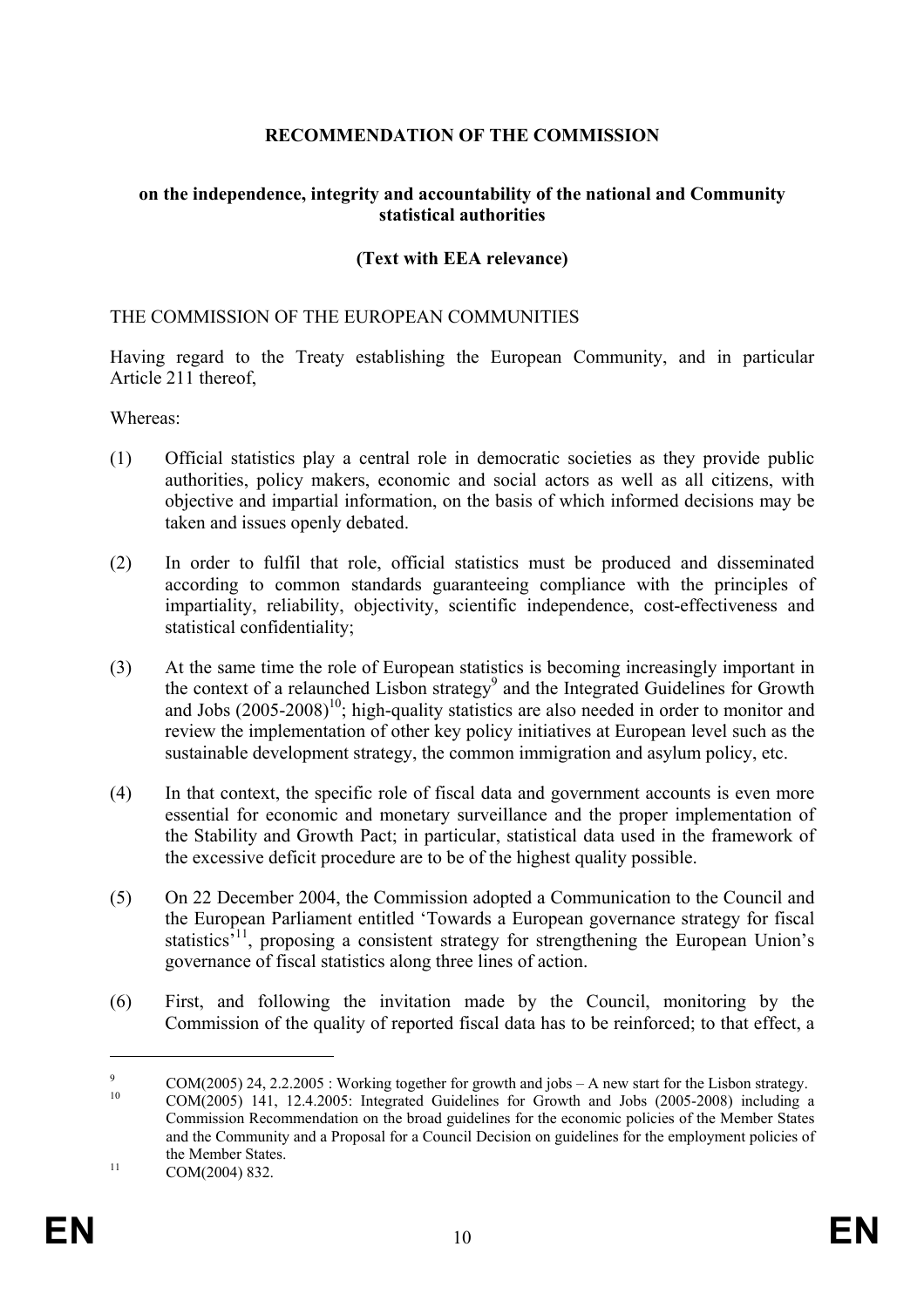proposal for a Council Regulation amending Regulation (EC) No 3605/93 as regards the quality of statistical data in the context of the excessive deficit procedure<sup>12</sup> was adopted by the Commission on 2 March 2005 and is currently under discussion.

- (7) Second, the operational capacities of the Commission in the statistical field have to be strengthened ; in the specific context of statistical monitoring under the excessive deficit procedure, regular dialogue visits and in-depth monitoring visits are required and all existing expertise has to be mobilised, including at national level.
- (8) Third, there is a need to establish Europe-wide standards as regards the independence, integrity and accountability of the national statistical institutes in response to the invitation addressed to the Commission by the Council on 2 June 2004 to present by June 2005 a proposal to develop minimum European standards for the institutional setup of statistical authorities, which reinforce the independence, integrity and accountability of the Member States' national statistical institutes.
- (9) In response to this invitation, on 17 November 2004 the Member States discussed in the Statistical Programme Committee the basic principles to be developed in a Code of Practice, and agreed to study the principles further and to establish indicators allowing the implementation of the Code to be monitored.
- (10) A working group was subsequently entrusted by the Statistical Programme Committee with the task of finalising a proposal for a code of practice on European statistics.
- (11) The resulting Code of Practice was unanimously endorsed by the Statistical Programme Committee on 24 February 2005, thus demonstrating that the principles it contains are shared by all the statistical institutes, which should then be invited to follow the Code as a guiding instrument.
- (12) The existing institutional set-up of the statistical authorities varies significantly across Member States, owing to the different and sometimes diverging legal and administrative arrangements in the Member States, which reflect their respective political and cultural traditions.
- (13) In the light of the achievements made by the statistical authorities through the adoption of the Code as a self-regulatory instrument and the expectation that they will implement it, it is considered that this Recommendation is appropriate and proportionate.
- (14) This Code of Practice has the dual purpose of, on the one hand, improving trust and confidence in statistical authorities by proposing certain institutional and organisational arrangements and, on the other hand, reinforcing the quality of the statistics they produce and disseminate, by promoting the coherent application of best international statistical principles, methods and practices by all producers of official statistics in Europe.
- (15) Member States should therefore be recommended to recognise the importance of the Code of Practice and take the measures required to ensure its correct implementation

1

 $^{12}$  OJ C, p.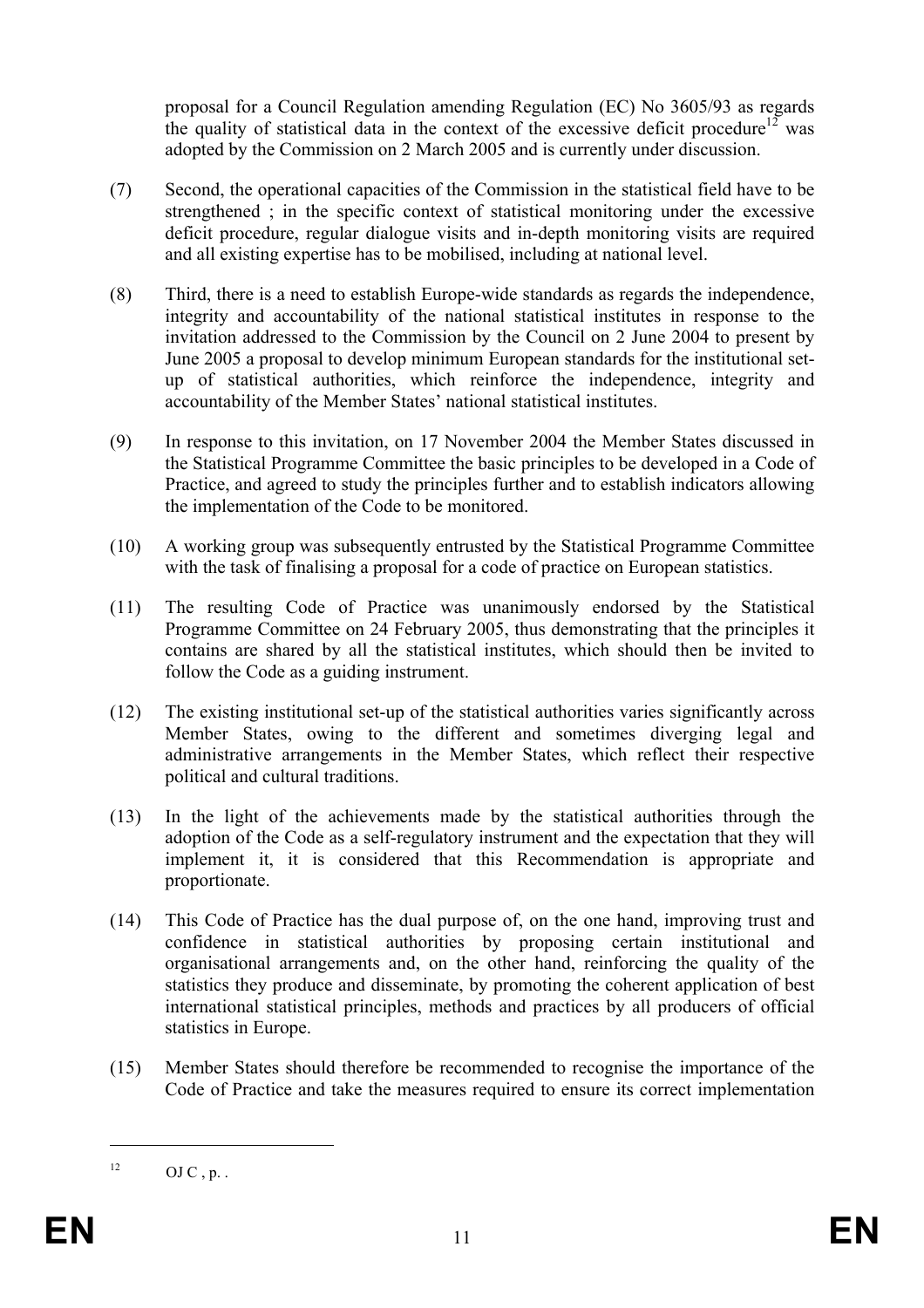by the relevant authorities concerned, as well as to promote it among users and data providers.

(16) It has to be noted that the Commission intends to take similar measures in parallel within its own sphere of competence and in particular to monitor observance of the Code of Practice, within the European Statistical System,

### I. HEREBY RECOMMENDS THAT MEMBER STATES:

A. recognise in the attached Code a common set of standards at European level for the statistical authorities;

B. ensure that the principles of the Code are respected by their statistical authorities with a view to producing and disseminating high- quality, harmonised Community statistics and to contributing in general to the proper functioning of the European statistical system as a whole;

C. ensure that their statistical services are professionally organised and resourced to produce Community statistics in a manner that guarantees independence, integrity and accountability, on the basis of the guidelines provided by the Code;

D. raise awareness of the existence of this Code and its contents among statistical respondents and data providers, as well as all users of statistics, using appropriate information and dissemination channels;

E. promote an extensive exchange of information and expertise within the European statistical system, based on the experience gained through the implementation of the Code;

F. support, and intensify where necessary, the wide-ranging co-operation between statistical authorities within the European Statistical System, as well as with statistical authorities of international bodies and organisations;

G. provide the information necessary to enable the Commission to monitor adherence to the principles laid down in the Code.

II. RECOGNISES IN THE ATTACHED CODE A COMMON SET OF STANDARDS AT EUROPEAN LEVEL FOR THE STATISTICAL AUTHORITIES AND IN THIS CONTEXT:

A. will ensure that the principles of the Code are respected by Eurostat with a view to producing and disseminating high-quality, harmonised Community statistics and to contributing in general to the proper functioning of the European statistical system as a whole;

B. will ensure that Eurostat, as the statistical authority of the European Union, is professionally organised and resourced to produce Community statistics in a manner that guarantees independence, integrity and accountability, and will take the appropriate measures accordingly, on the basis of its own internal organisation powers;

C. will take appropriate measures to facilitate the implementation of the Code in the European Statistical System, in particular towards developing official Community statistics so that information produced in observance of this Code can be recognised by the users.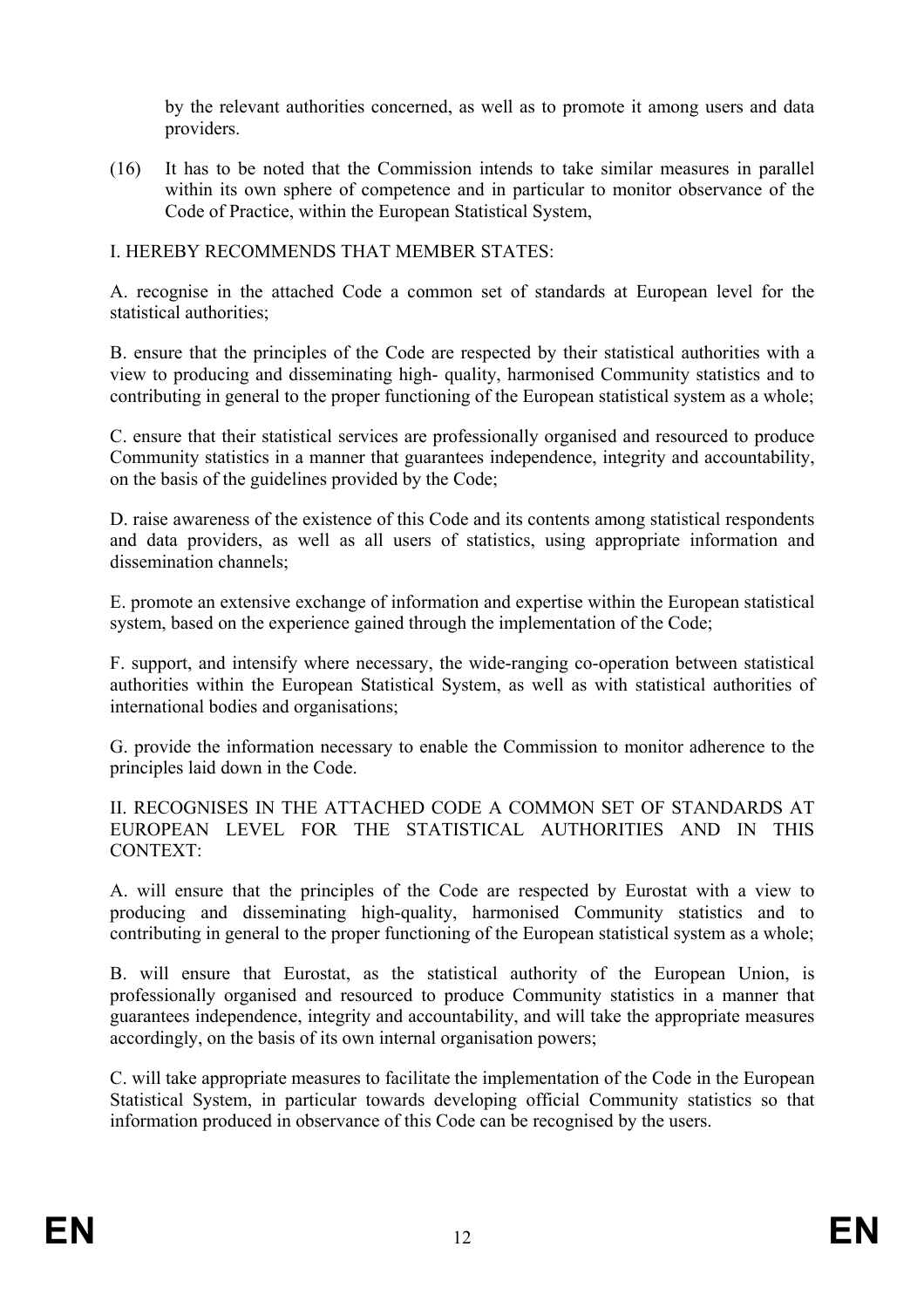## III. FURTHERMORE INTENDS:

A. to develop tools for improving at European level the quality of Community statistics, taking into account their cost-effectiveness;

B. to set up a reporting system to monitor adherence to the Code within the European Statistical System in line with the proportionality principle;

C. to consider proposing an external advisory body, possibly a reformed European Advisory Committee on Statistical Information in the Economic and Social Spheres, with a view to conferring on that body an active role in monitoring the implementation of the Code and, consequently, the enhancement of independence, integrity and accountability, and in expressing opinions on the balancing of the priorities of the statistical programmes;

D. to present to the European Parliament and to the Council, within three years of the adoption of this Recommendation and after consultation of the Statistical Programme Committee and possibly of the external advisory body mentioned above, a report on progress in the implementation of this Code in the European Statistical System, based in particular on self-assessments and peer reviews and including, where necessary, proposals to enhance independence, integrity and accountability.

Done at Brussels,

*For the Commission* 

*The President*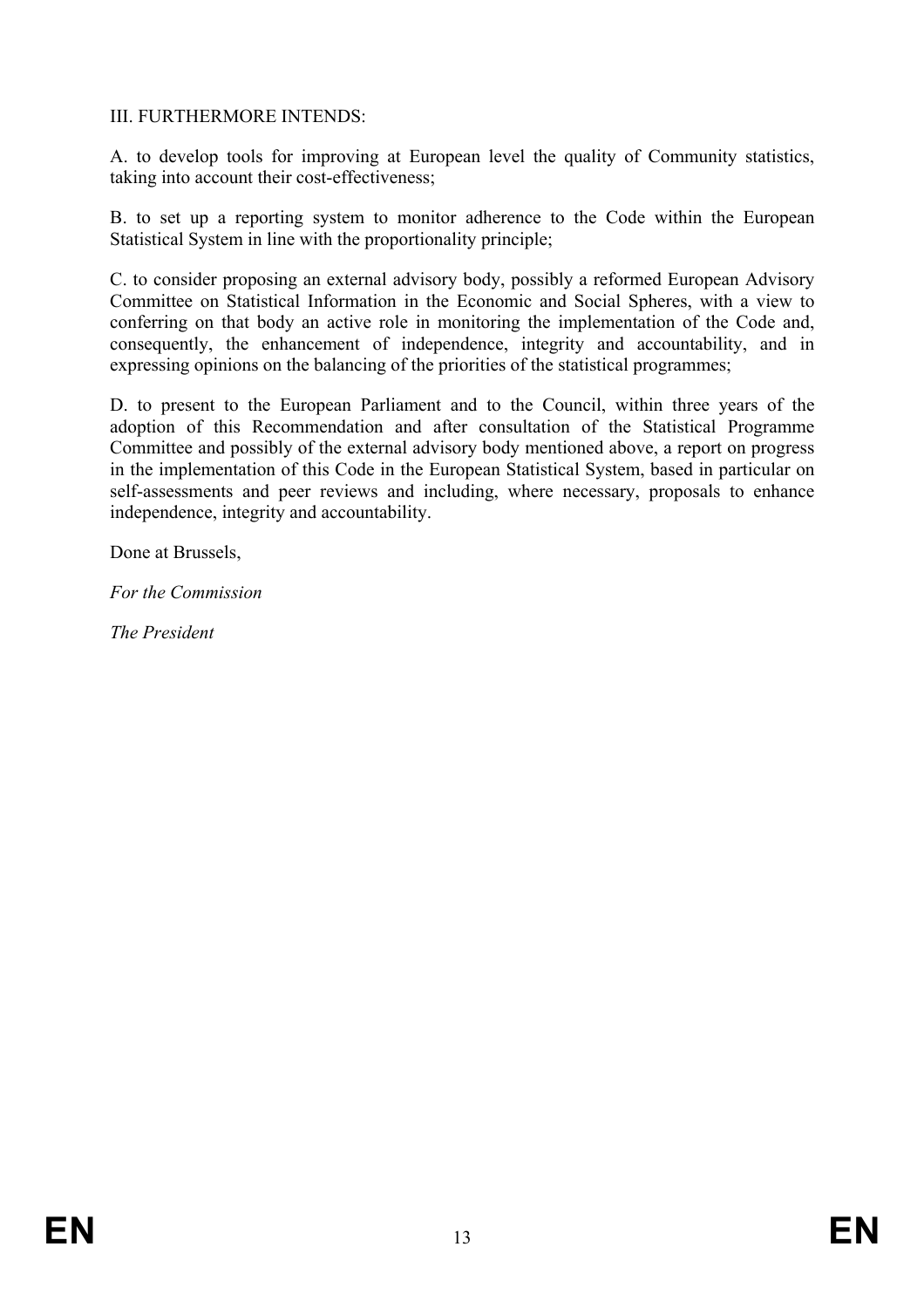## **EUROPEAN STATISTICS CODE OF PRACTICE**

#### **adopted by the Statistical Programme Committee on 24 February 2005**

#### **Preamble**

Definitions: For the purpose of this document:

*European Statistics* shall mean Community Statistics as defined in Council regulation (EC) No 322/97 of 17 February 1997 on Community Statistics, produced and disseminated by national statistical authorities and the Community's statistical authority (Eurostat) in conformity with Article 285(2) of the Treaty.

The *Statistical Authority* shall mean, at national level, the National Statistical Institute (NSI) and other statistical bodies in charge of producing and disseminating European Statistics and, at Community level, Eurostat.

The *European Statistical System,* hereinafter referred to as the ESS*,* shall mean the partnership comprising Eurostat, National Statistical Institutes and other national statistical bodies responsible in each Member State for producing and disseminating European Statistics.

In coherence with the Treaty establishing the European Community, and in particular Article 285(2) thereof, with the Council regulation (EC) No 322/97 of 17 February 1997 on Community Statistics, and with the Fundamental Principles of Official Statistics adopted by the United Nations Statistical Commission on 14 April 1994, the present Code of Practice has the dual purpose of:

- Improving trust and confidence in the independence, integrity and accountability of both National Statistical Authorities and Eurostat, and in the credibility and quality of the statistics they produce and disseminate (*i.e. an external focus*);
- Promoting the application of best international statistical principles, methods and practices by all producers of European Statistics to enhance their quality (*i.e. an internal focus*).

The Code is addressed for implementation to:

– *Governance authorities* (i.e. Governments, Ministries, Commission, Council) - to provide guidelines for them to ensure that their statistical services are professionally organised and resourced to produce credible European Statistics in a manner that guarantees independence, integrity and accountability;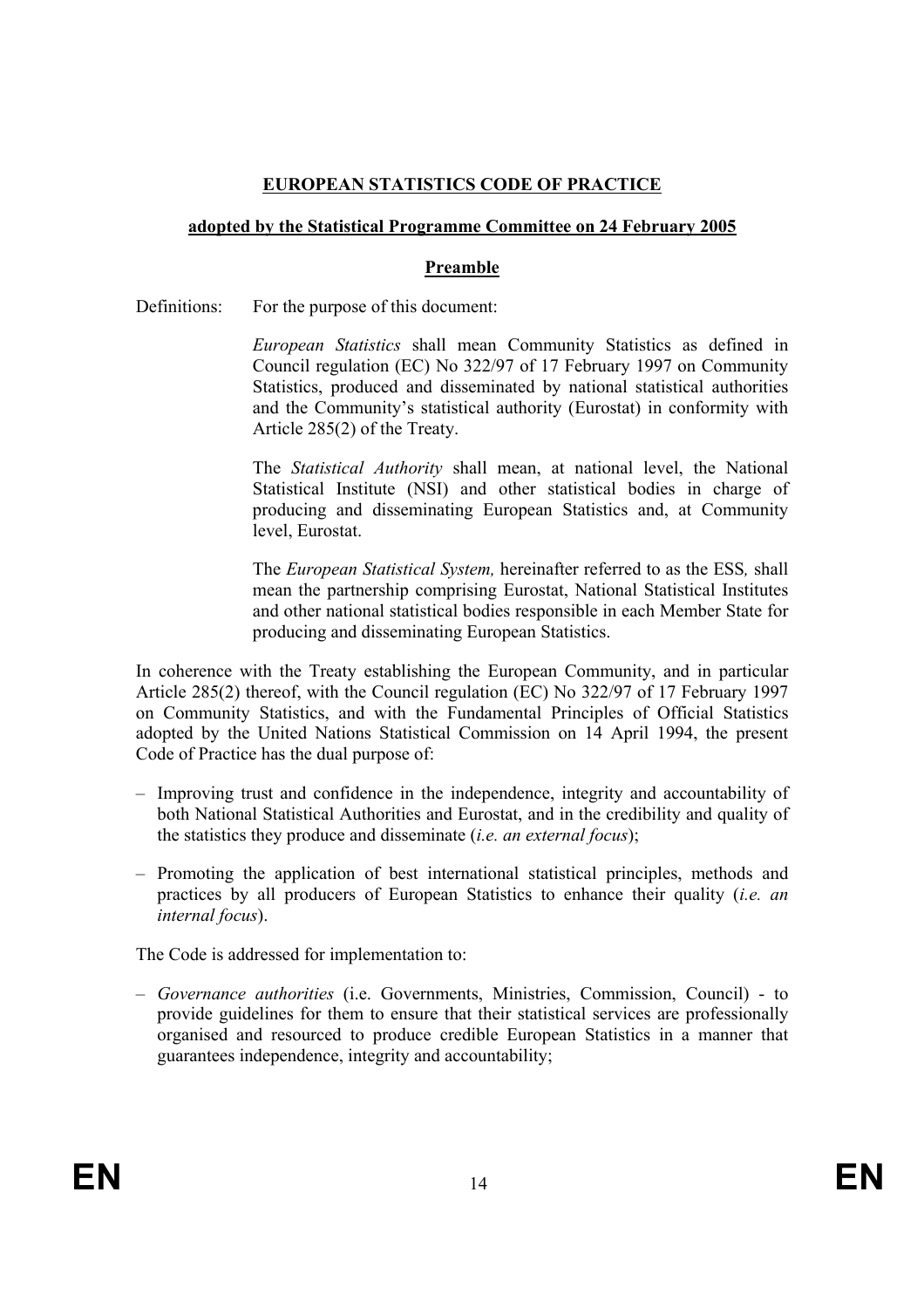– *Statistical authorities and their staff* - to provide a benchmark of statistical principles, values and best practices that should help them in producing and disseminating high quality, harmonised European Statistics.

It is addressed for information to:

- *Users* to show that European and national statistical authorities are impartial and that the statistics they produce and disseminate are trustworthy, objective and reliable;
- *Data providers -* to show that the confidentiality of the information they provide is protected, and that excessive demands will not be placed on them.

The Code of Practice is based on 15 *Principles*. Governance authorities and statistical authorities in the European Union commit themselves to adhering to the principles fixed in this code and to reviewing its implementation periodically by the use of *Indicators of Good Practice* for each of the 15 Principles, which are to be used as references.

The Statistical Programme Committee established by Council Decision 89/382/EEC of 19 June 1989 will regularly carry out peer review monitoring of the implementation of the present Code.

# **Institutional Environment**

Institutional and organisational factors have a significant influence on the effectiveness and credibility of a statistical authority producing and disseminating European Statistics. The relevant issues are professional independence, mandate for data collection, adequacy of resources, quality commitment, statistical confidentiality, impartiality and objectivity.

**Principle 1: Professional Independence** - *The professional independence of statistical authorities from other policy, regulatory or administrative departments and bodies, as well as from private sector operators, ensures the credibility of European Statistics.*

- The independence of the statistical authority from political and other external interference in producing and disseminating official statistics is specified in law.
- The head of the statistical authority has sufficiently high hierarchical standing to ensure senior level access to policy authorities and administrative public bodies. He/She should be of the highest professional calibre.
- The head of the statistical authority and, where appropriate, the heads of its statistical bodies have responsibility for ensuring that European Statistics are produced and disseminated in an independent manner.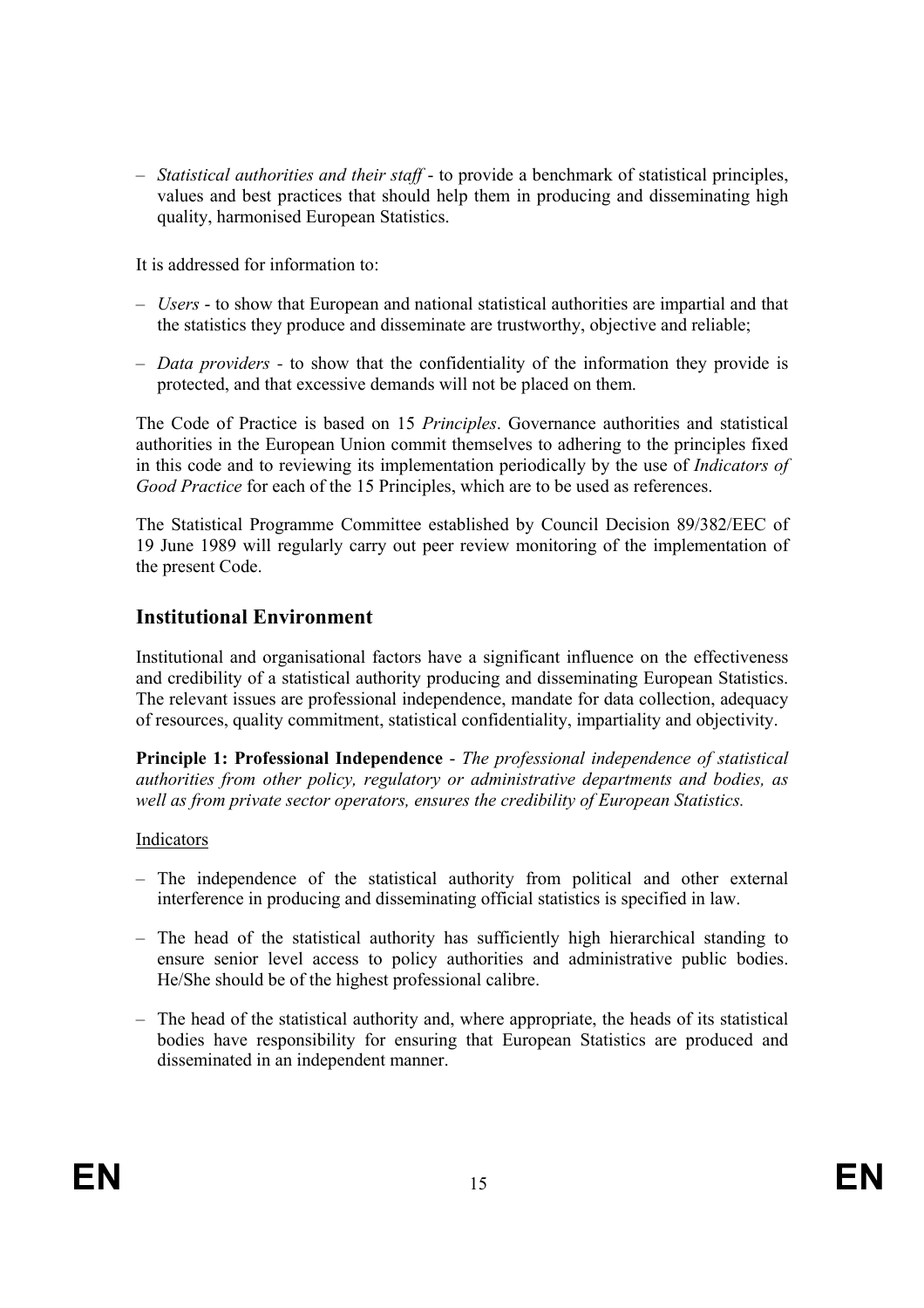- The head of the statistical authority and, where appropriate, the heads of its statistical bodies have the sole responsibility for deciding on statistical methods, standards and procedures, and on the content and timing of statistical releases.
- The statistical work programmes are published and periodic reports describe progress made.
- Statistical releases are clearly distinguished and issued separately from political/policy statements.
- The statistical authority, when appropriate, comments publicly on statistical issues, including criticisms and misuses of official statistics.

**Principle 2: Mandate for Data Collection -** *Statistical authorities must have a clear legal mandate to collect information for European statistical purposes. Administrations, enterprises and households, and the public at large may be compelled by law to allow access to or deliver data for European statistical purposes at the request of statistical authorities.* 

#### Indicators

- The mandate to collect information for the production and dissemination of official statistics is specified in law.
- The statistical authority is allowed by national legislation to use administrative records for statistical purposes.
- On the basis of a legal act, the statistical authority may compel response to statistical surveys.

**Principle 3: Adequacy of Resources -** *The resources available to statistical authorities must be sufficient to meet European Statistics requirements.*

- Staff, financial, and computing resources, adequate both in magnitude and in quality, are available to meet current European Statistics needs.
- The scope, detail and cost of European Statistics are commensurate with needs.
- Procedures exist to assess and justify demands for new European Statistics against their cost.
- Procedures exist to assess the continuing need for all European Statistics, to see if any can be discontinued or curtailed to free up resources.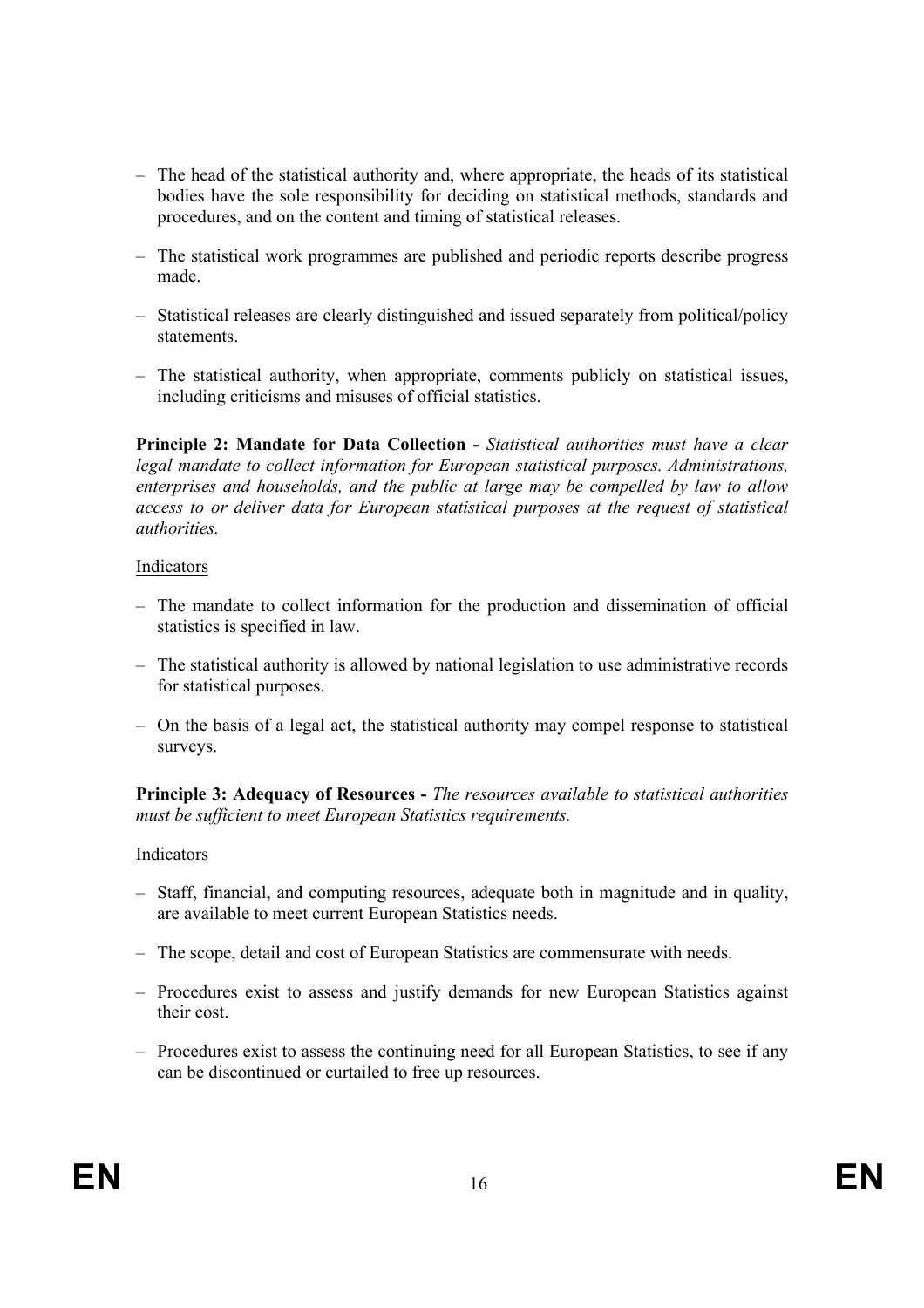**Principle 4: Quality Commitment -** *All ESS members commit themselves to work and co-operate according to the principles fixed in the Quality Declaration of the European Statistical System.* 

### Indicators

- Product quality is regularly monitored according to the ESS quality components.
- Processes are in place to monitor the quality of the collection, processing and dissemination of statistics.
- Processes are in place to deal with quality considerations, including tradeoffs within quality, and to guide planning for existing and emerging surveys.
- Quality guidelines are documented and staff are well trained. These guidelines are spelled out in writing and made known to the public.
- There is a regular and thorough review of the key statistical outputs using external experts where appropriate.

**Principle 5: Statistical Confidentiality** - *The privacy of data providers (households, enterprises, administrations and other respondents), the confidentiality of the information they provide and its use only for statistical purposes must be absolutely guaranteed.*

- Statistical confidentiality is guaranteed in law.
- Statistical authority staff sign legal confidentiality commitments on appointment.
- Substantial penalties are prescribed for any wilful breaches of statistical confidentiality.
- Instructions and guidelines are provided on the protection of statistical confidentiality in the production and dissemination processes. These guidelines are spelled out in writing and made known to the public.
- Physical and technological provisions are in place to protect the security and integrity of statistical databases.
- Strict protocols apply to external users accessing statistical microdata for research purposes.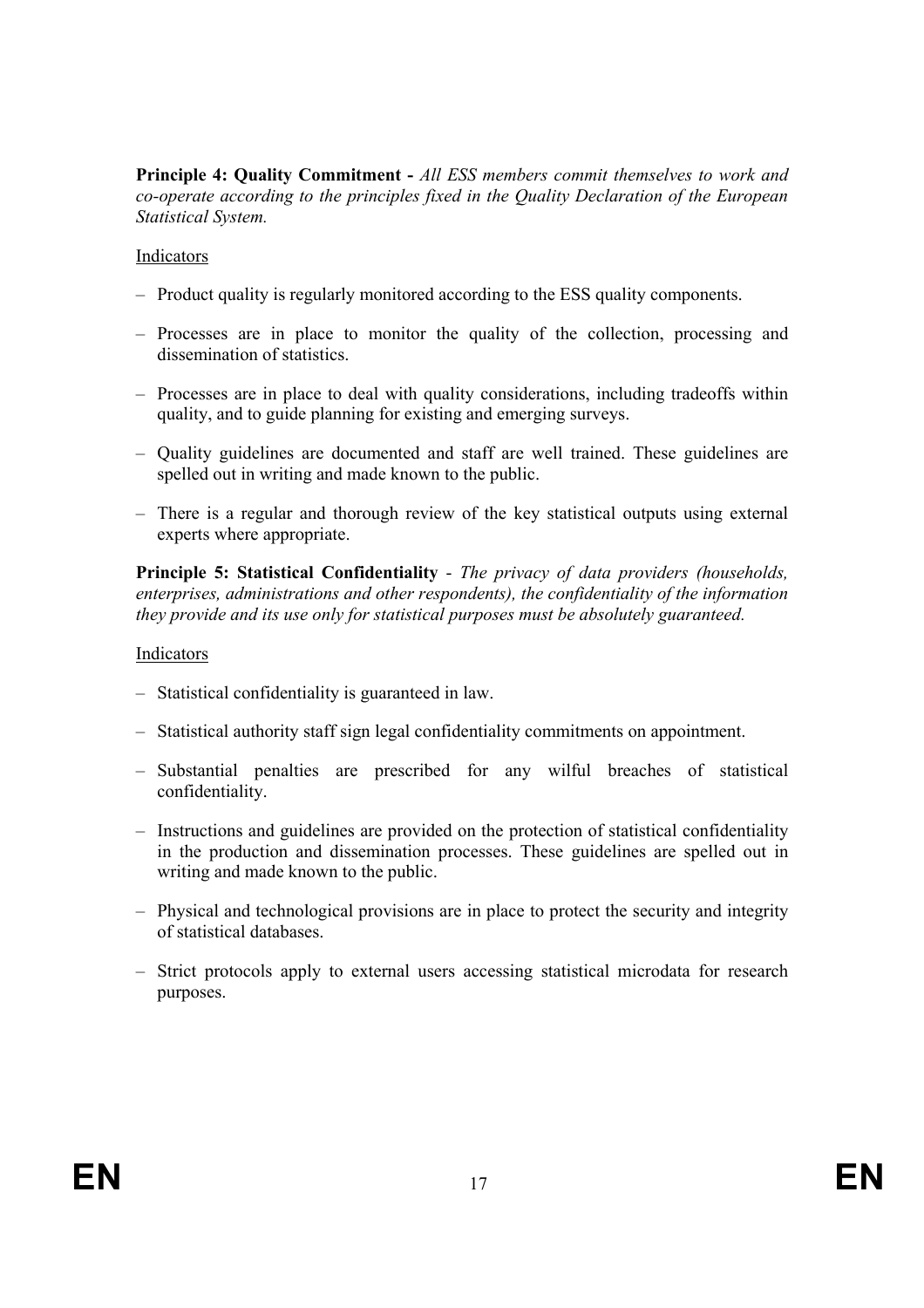**Principle 6: Impartiality and Objectivity -** *Statistical authorities must produce and disseminate European Statistics respecting scientific independence and in an objective, professional and transparent manner in which all users are treated equitably.*

#### Indicators

- Statistics are compiled on an objective basis determined by statistical considerations.
- Choices of sources and statistical techniques are informed by statistical considerations.
- Errors discovered in published statistics are corrected at the earliest possible date and publicised.
- Information on the methods and procedures used by the statistical authority are publicly available.
- Statistical release dates and times are pre-announced.
- All users have equal access to statistical releases at the same time and any privileged pre-release access to any outside user is limited, controlled and publicised. In the event that leaks occur, pre-release arrangements should be revised so as to ensure impartiality.
- Statistical releases and statements made in Press Conferences are objective and nonpartisan.

## **Statistical Processes**

European and other international standards, guidelines and good practices must be fully observed in the processes used by the statistical authorities to organise, collect, process and disseminate official statistics. The credibility of the statistics is enhanced by a reputation for good management and efficiency. The relevant aspects are sound methodology, appropriate statistical procedures, non-excessive burden on respondents and cost effectiveness.

**Principle 7: Sound Methodology** - *Sound methodology must underpin quality statistics. This requires adequate tools, procedures and expertise.*

- The overall methodological framework of the statistical authority follows European and other international standards, guidelines, and good practices.
- Procedures are in place to ensure that standard concepts, definitions and classifications are consistently applied throughout the statistical authority.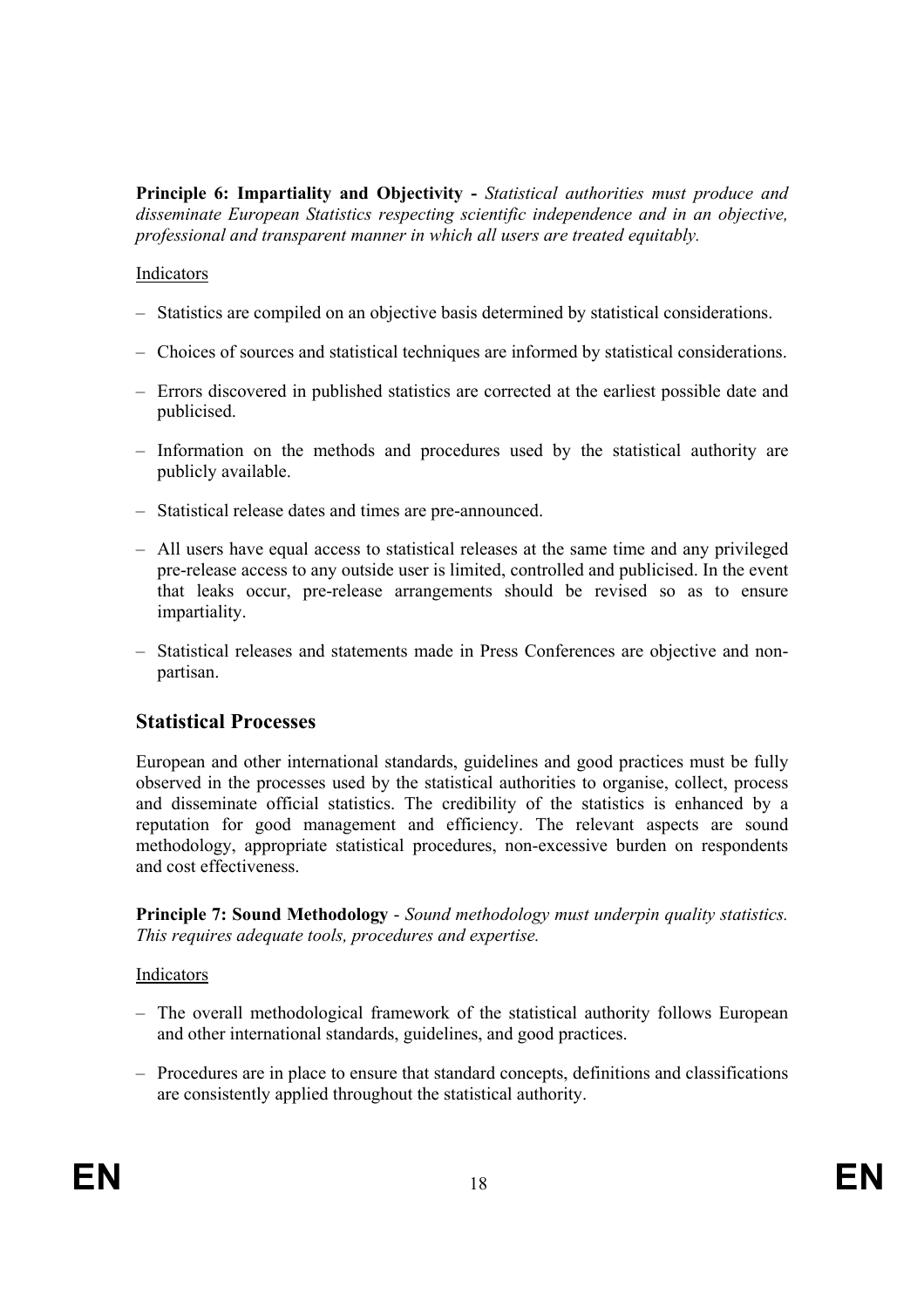- The business register and the frame for population surveys are regularly evaluated and adjusted if necessary in order to ensure high quality.
- Detailed concordance exists between national classifications and sectorisation systems and the corresponding European systems.
- Graduates in the relevant academic disciplines are recruited.
- Staff attend international relevant training courses and conferences, and liaise with statistician colleagues at international level in order to learn from the best and to improve their expertise.
- Co-operation with the scientific community to improve methodology is organised and external reviews assess the quality and effectiveness of the methods implemented and promote better tools, when feasible.

**Principle 8: Appropriate Statistical Procedures** – *Appropriate statistical procedures, implemented from data collection to data validation, must underpin quality statistics.* 

- Where European Statistics are based on administrative data, the definitions and concepts used for the administrative purpose must be a good approximation to those required for statistical purposes.
- In case of statistical surveys, questionnaires are systematically tested prior to the data collection.
- Survey designs, sample selections, and sample weights are well based and regularly reviewed, revised or updated as required.
- Field operations, data entry, and coding are routinely monitored and revised as required.
- Appropriate editing and imputation computer systems are used and regularly reviewed, revised or updated as required.
- Revisions follow standard, well-established and transparent procedures.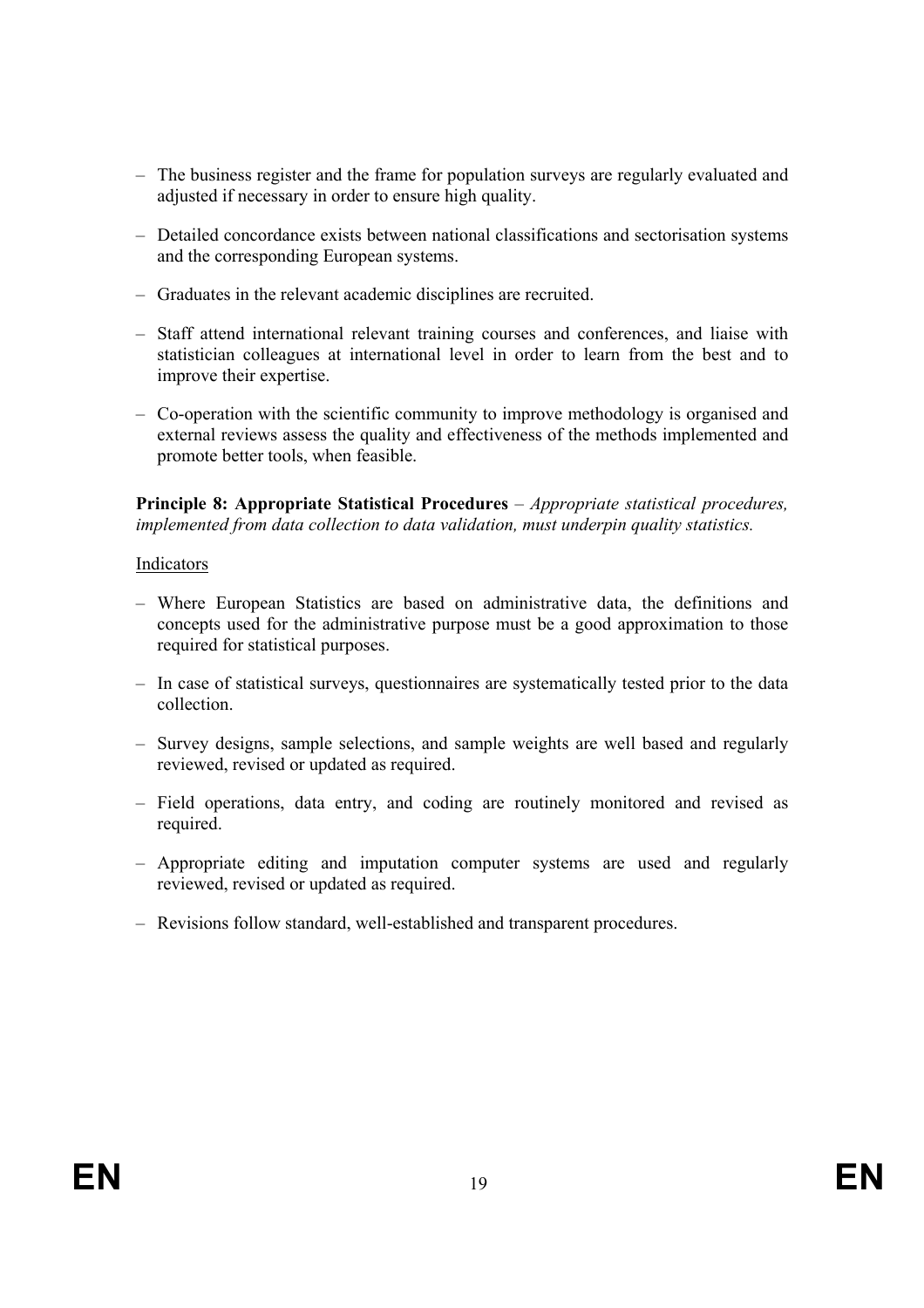**Principle 9: Non-Excessive Burden on Respondents** - *The reporting burden should be proportionate to the needs of the users and should not be excessive for respondents. The statistical authority monitors the response burden and sets targets for its reduction over time.* 

## Indicators

- The range and detail of European Statistics demands is limited to what is absolutely necessary.
- The reporting burden is spread as widely as possible over survey populations through appropriate sampling techniques.
- The information sought from businesses is, as far as possible, readily available from their accounts and electronic means are used where possible to facilitate its return.
- Best estimates and approximations are accepted when exact details are not readily available.
- Administrative sources are used whenever possible to avoid duplicating requests for information.
- Data sharing within statistical authorities is generalised in order to avoid multiplication of surveys.

## **Principle 10: Cost Effectiveness** - *Resources must be effectively used.*

### Indicators

- Internal and independent external measures monitor the statistical authority's use of resources.
- Routine clerical operations (e.g. data capture, coding, validation) are automated to the extent possible.
- The productivity potential of information and communications technology is being optimised for data collection, processing and dissemination.
- Proactive efforts are being made to improve the statistical potential of administrative records and avoid costly direct surveys.

# **Statistical Output**

Available statistics must meet users' needs. Statistics comply with the European quality standards and serve the needs of European institutions, governments, research institutions, business concerns and the public generally. The important issues concern the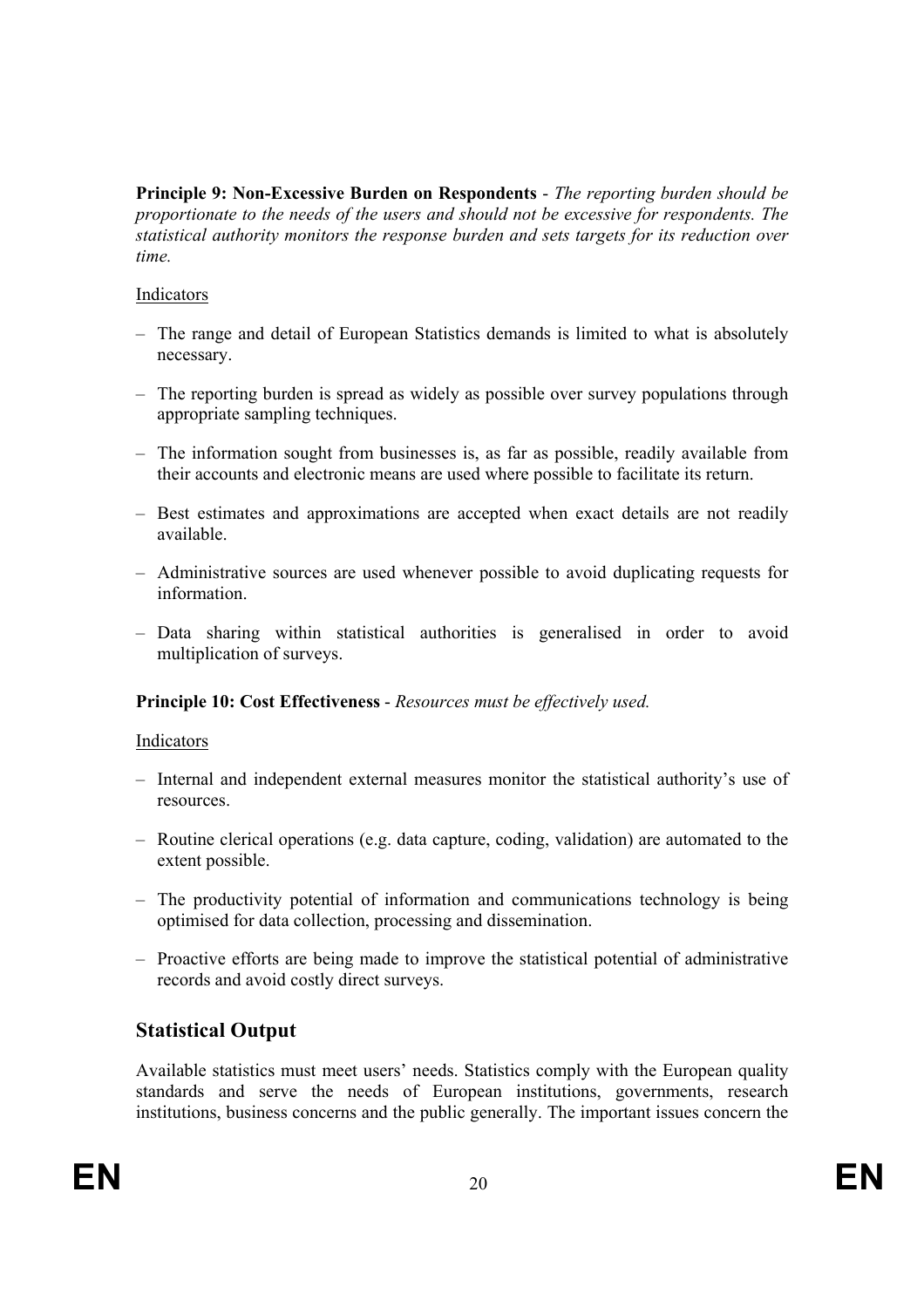extent to which the statistics are relevant, accurate and reliable, timely, coherent, comparable across regions and countries, and readily accessible by users.

### **Principle 11: Relevance** - *European Statistics must meet the needs of users.*

#### Indicators

- Processes are in place to consult users, monitor the relevance and practical utility of existing statistics in meeting their needs, and advise on their emerging needs and priorities.
- Priority needs are being met and reflected in the work programme.
- User satisfaction surveys are undertaken periodically.

**Principle 12: Accuracy and Reliability** - *European Statistics must accurately and reliably portray reality.* 

#### Indicators

- Source data, intermediate results and statistical outputs are assessed and validated.
- Sampling errors and non-sampling errors are measured and systematically documented according to the framework of the ESS quality components.
- Studies and analyses of revisions are carried out routinely and used internally to inform statistical processes.

**Principle 13: Timeliness and Punctuality** - *European Statistics must be disseminated in a timely and punctual manner.*

- Timeliness meets the highest European and international dissemination standards.
- A standard daily time is set for the release of European Statistics.
- Periodicity of European Statistics takes into account user requirements as much as possible.
- Any divergence from the dissemination time schedule is publicised in advance, explained and a new release date set.
- Preliminary results of acceptable aggregate quality can be disseminated when considered useful.